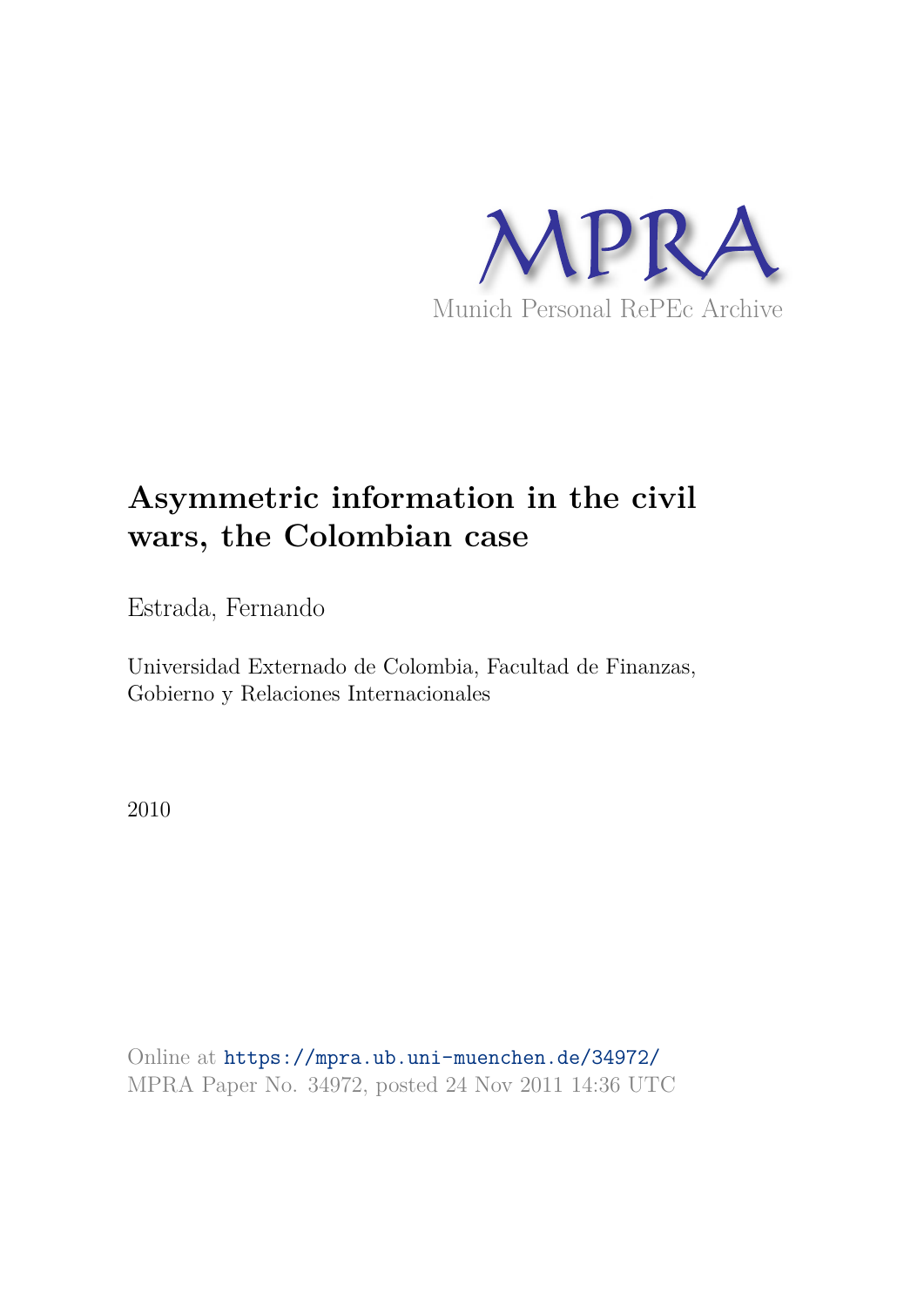# **Asymmetric information in the civil wars, the Colombian case**

This paper is an updated version of the paper *The networks of information in the civil wars* (originally written in March 2010)

# Fernando Estrada

## **Abstract**

The aim of this paper is to interpret the relationships between information networks and the armed conflict in Colombia. Over a period of paramilitary violence networks of informants were used with a strategic purpose. In fact, the paramilitaries were preparing each slaughter counting information previously learned between the inhabitants of the town. For these reasons, it is shown that information is a key phenomenon to understand civil wars. Moreover, as demonstrated in this work is the evolution of the slaughter in the civil wars as a result of rumor and information.

**Keywords:** Colombia, civil wars, massacres, paramilitary, information and rumors, communication.

**Universidad Externado de Colombia**

CIPE, 2011.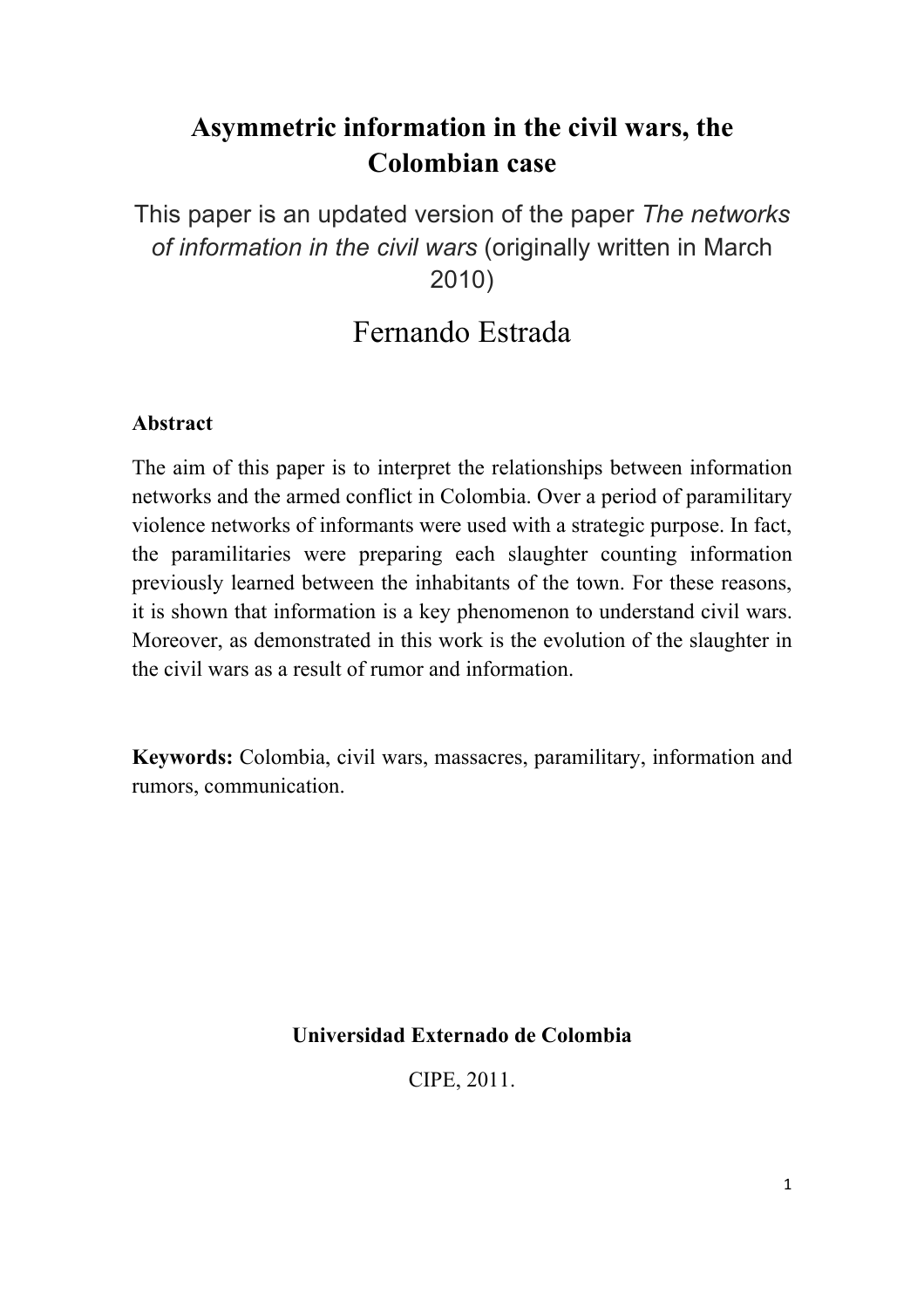# Asymmetric information in the civil wars, the Colombian case

### Fernando Estrada

#### **Abstract**

The aim of this paper is to interpret the relationships between information networks and the armed conflict in Colombia. Over a period of paramilitary violence networks of informants were used with a strategic purpose. In fact, the paramilitaries were preparing each slaughter counting information previously learned between the inhabitants of the town. For these reasons, it is shown that information is a key phenomenon to understand civil wars. Moreover, as demonstrated in this work is the evolution of the slaughter in the civil wars as a result of rumor and information.

**Keywords:** Colombia, civil wars, massacres, paramilitary, information and rumors, communication.

#### **Introduction**

An outstanding feature of the analysis of civil wars is the information management and its effects locally<sup>1</sup>. The confrontation between enemy troops regularly proceeded by intelligence operations. With qualified informants to give details that reduce risks. Although information is a key to understanding life in a locality usually it is used to recognize important aspects of economic resources, contracts, and investment officials. The information has also served to find profiles of the population and characteristics of the positions of power in government, its scope and limits. In addiction conflict agents use information they can get to impose on the population norms, habits of conduct, threats, punishments, culminating in killings and massacres.

Nevertheless the theme of the strategic roles of information and rumor in areas under paramilitary or insurgent influence suggests several questions: What role has the information in the landscape of struggle for power in local areas?, How information flows in contexts conflict over political power, and what characterizes the information in areas of paramilitary or guerrilla influence are, who are responsible for the information, and what types of acts arising from the information, how to have developed so-called " blacklists?, how does the sound derived from the information, and

<sup>1</sup> Uribe, María Teresa, Urabá: región o territorio. Editado por Corpourabá, Iner (Instituto de Estudios Regionales Universidad de Antioquia, "Los destiempos y los desencuentros - Una perspectiva para mirar la violencia en Colombia", *Revista Universidad de Antioquia*. N° 220, 1989. Medellín, Colombia; "El proceso de apropiación de la tierra en Colombia. 1821-1850 - una perspectiva regional para el análisis".,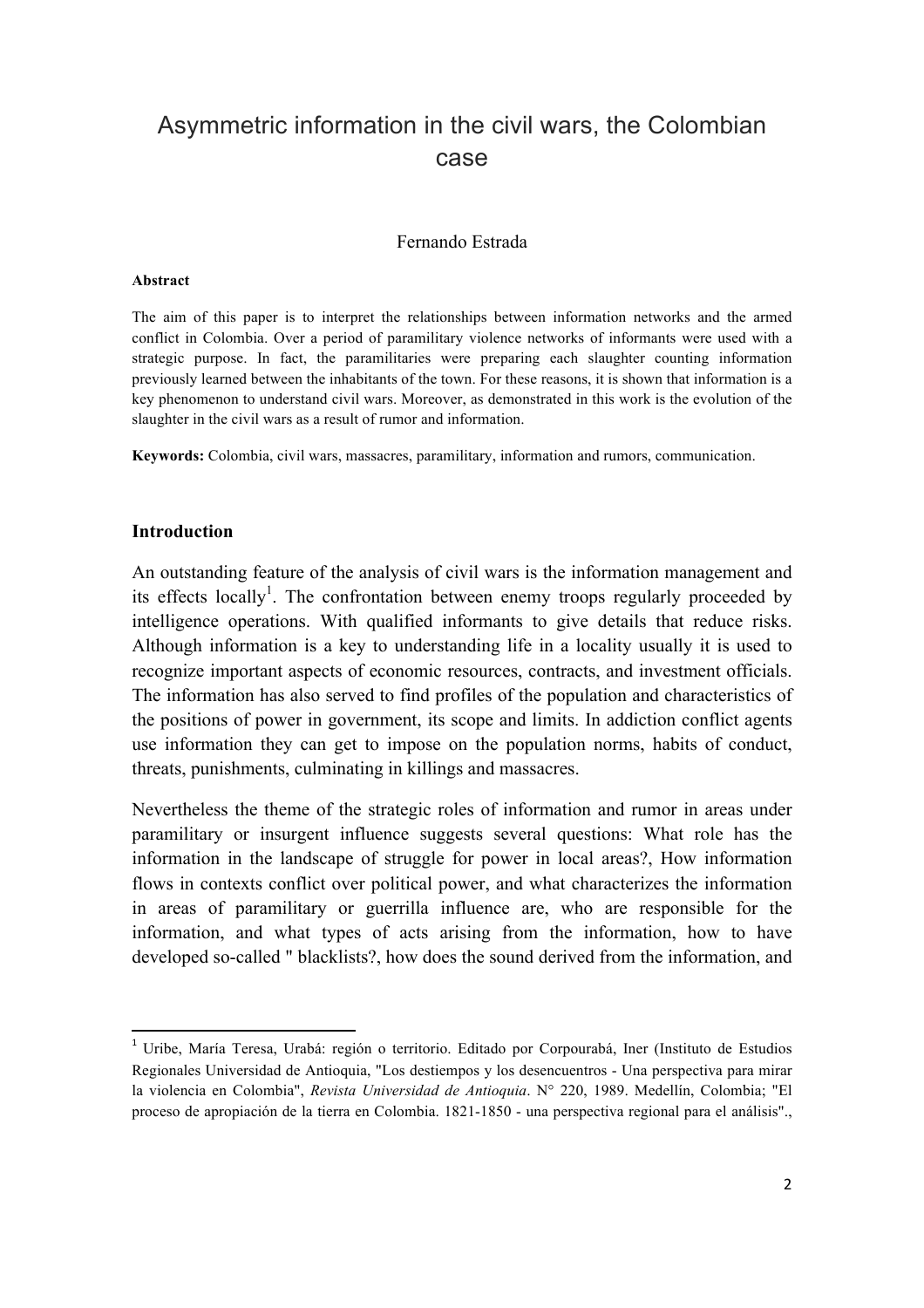what kind of information promotes the values at locations under the authority of violent armed agents how to run the information "down" "up and back  $?^2$ .

Provided along with the deployment of various strategic assault tactics, escalation of violent actions in taking over villages and the fear imposed by the targeted killings, routine tasks also arise to collect information in areas under the influence of different fronts, paramilitary insurgents, compile data and selecting names and characteristics of potential victims (enemies of the cause), informants or in some cases, strategic targets had to be used selectively for the sole purpose of expelling the "opposite"<sup>3</sup>.

During the recent period of events and actions of the Colombian armed conflict have been many changes in strategic matters. Both with respect to the dynamics of withdrawal and military coups against as FARC, the ELN organic derangement, and the impact they have had negotiations with the AUC or paramilitaries. In relation to these groups, the logic of their strategic dominance displays by the territorial and local government in the regions is clear with the upcoming elections of mayors, governors and councilors, as derived from the information given by means of opinion and analysts. But also part of the crossroads of the ongoing negotiations will depend on what might happen with the political and military power they have achieved over a quarter century local paramilitaries. Any time is evidence of the failure of the military logistics to flood the territory abandoned by these violent groups and overt signs of municipalities and towns that live under the conditions of an anomic state<sup>4</sup>.

Although reports suggest that the territories "abandoned" by the paramilitary groups are being covered by emerging: In the southwest of Antioquia are the 'Aguilas Negras', in

4 *El Tiempo*, diciembre 10/2006.

<sup>&</sup>lt;sup>2</sup> These questions require the analyst a mandatory condition of comparative research on theories of conflict. In addition to suggesting also that the mainstream media have a function that can help to rise concerns at the community level and should serve as a bridge to protect them. These are questions that require advanced work in the complex web of interests in contention for the local political power.

<sup>&</sup>lt;sup>3</sup> The phenomena of information and rumor in strategic areas and territories are not a new topic in the historical context of armed conflict and violence in Colombia. Mary Roland, professor of Latin American history at Amherst College in Massachusetts and Cornell University, New York, has documented these events with evidence of local order in the case of the violence that marked the regional identity of Antioquia: *A sangre y fuego, la violencia en Antioquia*, Colombia, Instituto Colombiano de Antropología e Historia & Fundación para la Promoción de la Ciencia y la Tecnología, Bogotá, Colombia, 435 pp. In contemporary political theory, stands the study by Robert Nozick on the preparatory conditions on a conception of the State neocontractualism. These conditions are defined by the phenomena described below. In that sense, this test can be judged as a continuation of the hypotheses suggested by Nozick, *Anarquía, Estado y Utopía,* published by Fondo de Cultura Economica, translated by Rolando Tamayo, First reprint, Mexico, 1990, 333 pp. See an interpretation of the concept of "minimal state" and "Protection Agency" in the recent article "Estado mínimo, agencias de protección y control territorial". *Revista Análisis Político*, Universidad Nacional de Colombia. Bogotá, Colombia, S.A:, v.56, p.115 - 131, 2006.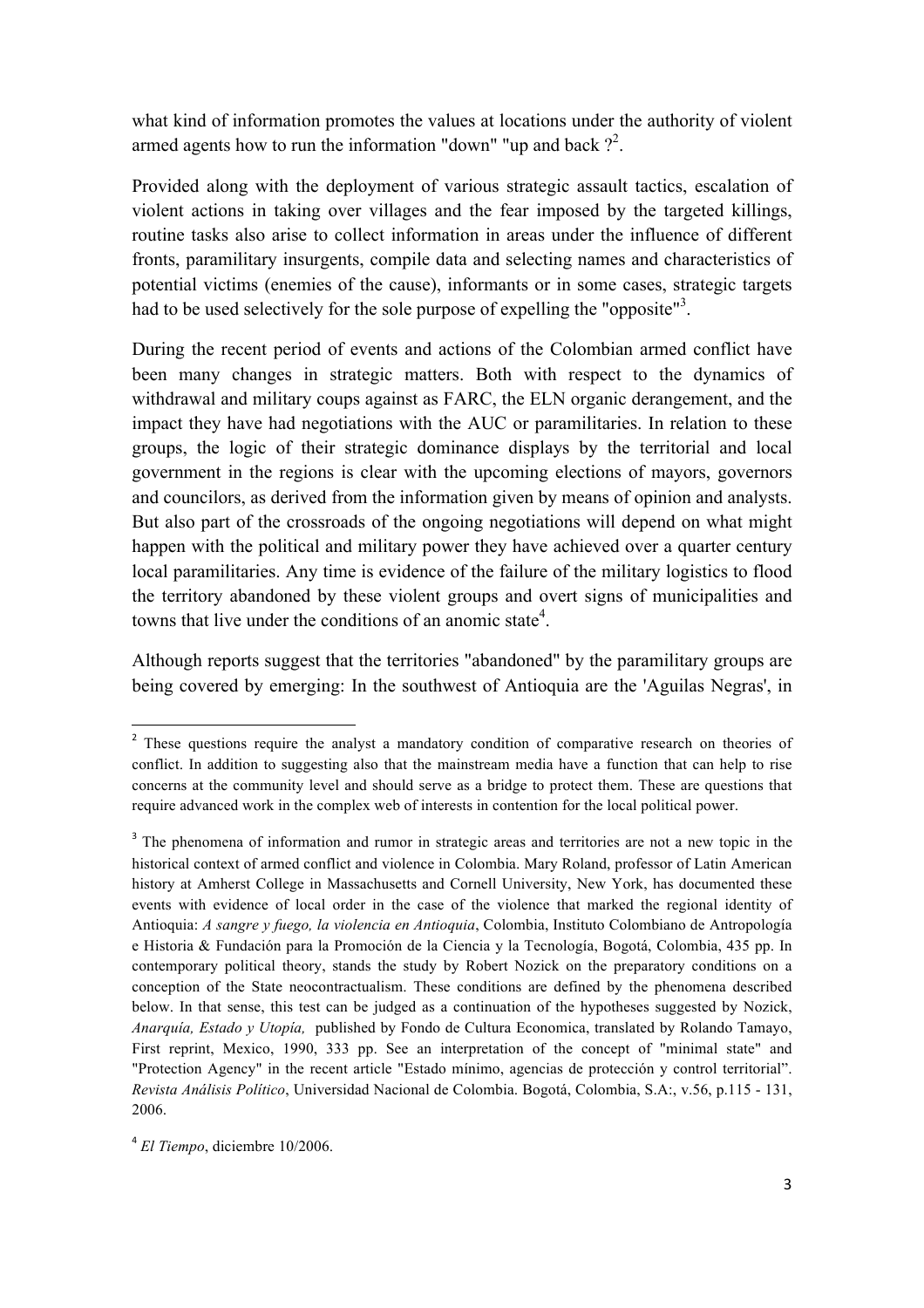the municipalities of Salgar, Titiribi, Santa Barbara and Amagá. 'Rene', a 'to' runaway Ralito, is one of their leaders. In Salgar, in the village of Las Margaritas, police shot dead six armed men wearing armbands of a group called the Protection of Farmers, CAP. In the northeast, in former zone of 'Macaco', has denounced the presence of 60 to 70 men of the 'Central Bolívar'. Uraba is present in groups of demobilized 'Elmer Cardenas' and the band led by 'HH'. Also in Santander, according to the Ombudsman, a group of demobilized paramilitaries in Puerto Boyaca and the 'Central Bolívar' created 'The Eagles'. Engaged in drug trafficking and theft of Ecopetrol pipeline. In Cauca, armed groups caused a shift in two villages of Roncesvalles, 'Taps' and 'Stubble', the armies of the Norte of Valle cartel, is presented as paramilitaries. This has been extended to Chocó and Nariño. In Caldas the 'Cacique Pipintá', a group of 'Ernesto Báez', not demobilized. See it is estimated that between 30 and 60 'emerging bands' arising from groups paramilitaries demobilized

Because deep down is not only to legitimize actions that undermined the government's institutional presence, but the very existence of the state is questioned. In some regions as demonstrated in earlier studies, local experienced what Robert Nozick described under conditions precedent to the formation of the State: entire communities living under the control and intimidation of private protection agencies (paramilitary or guerrillas) and that does not find how long is something that could be the "State"<sup>5</sup> .

Although the cases of explosive bombs in large and medium cities, collective kidnappings by armed groups, represent just a sampling of how the violent armed conflict has decisively taken a course where they are open predominating intelligence work and handling information as strategic weapons<sup>6</sup>. But the demonstrations in favor of revealing a detailed understanding of the contexts of paramilitary and insurgent political influence, the handling of contracts in areas as necessary for the population as health and education, and the scandals caused by the ties of the political class in departments Atlantic Coast as Sucre, are events that are defining today decisively the Colombian armed conflict<sup>7</sup>.

<sup>5</sup> Robert Nozick, *Anarchy, State, and Utopia*, New York, Basic Books, 1974). However, serious dilemmas of detail and state presence in many localities should not detract forces a received view about the legitimacy of democratic institutions in Colombia. The theoretical problems - arising from the empirical debate on the various forms of state-building in Colombia are an issue too dense to be treated in this paragraph. References to Nozick's analytical categories to address the context of our armed conflict are limited resources. In the sense that do exist raise identifiable forms of political and military power in the Colombian case reproducing substantive aspects of the theoretical framework nozickiano. 1988).

<sup>6</sup> Santos Juliá (ed.), Stathis N. Kalyvas, "Victimas de la guerra civil", Madrid: *Temas de Hoy*, 1999. Estrada, Fernando, *Metáforas de una Guerra perpetua, Estudios de pragmática del discurso en el conflicto armado en Colombia*, Fondo Editorial Universidad EAFIT, 2004, 173 pp.

<sup>7</sup> "Peor que el 8000" *Revista Semana* Nº 1280, 2006., "… y esto apenas comienza", *Revista Semana*, Nº 1281 "El ventilador", *Revista Semana* Nº 1281, 2006. "Otros dos políticos uribista confirman reunión y firma de un acuerdo con paramilitares", *El Tiempo*, Noviembre 26 de 2006. "40 congresistas firmaron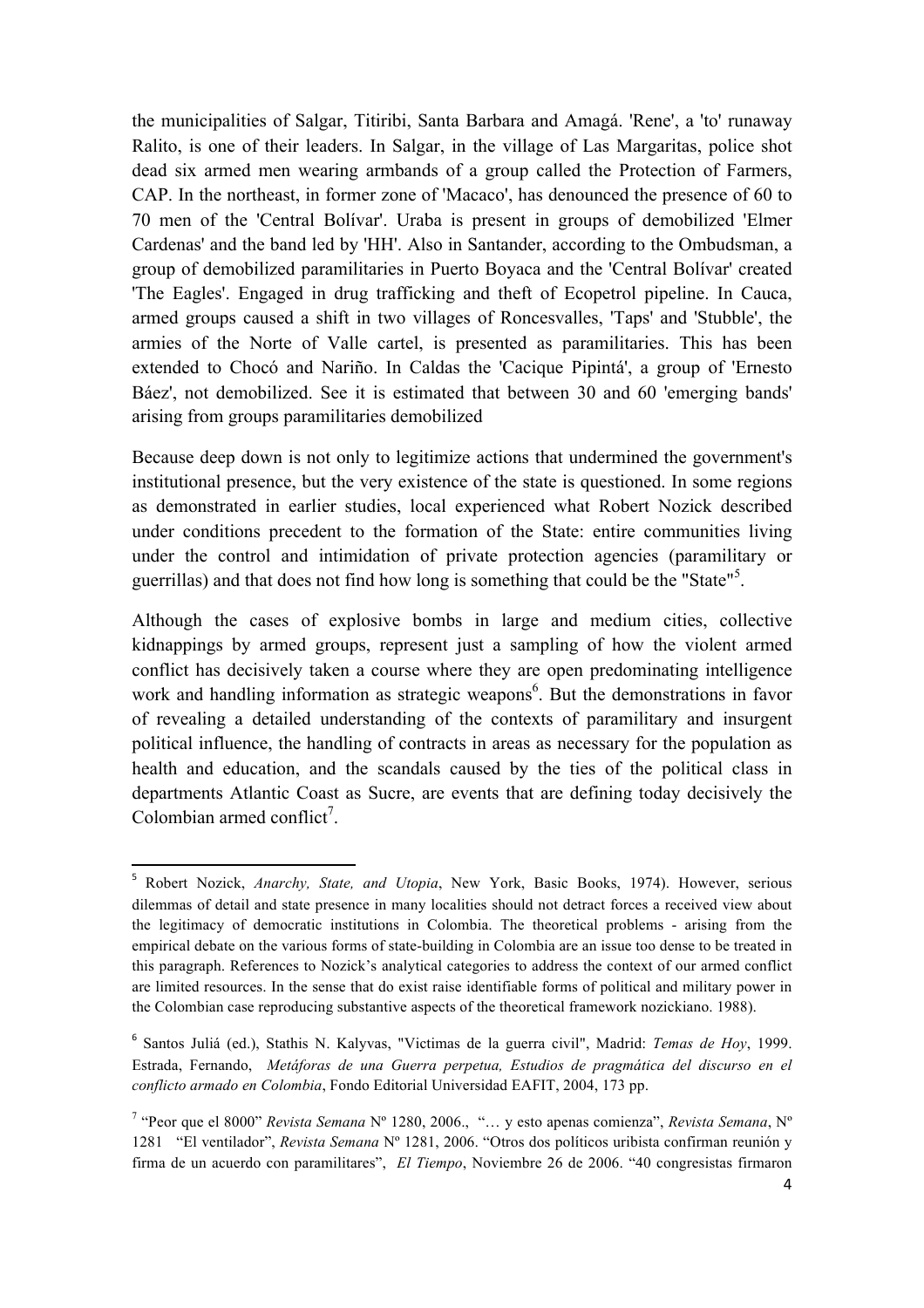In summa, in the context of these strategies by the local and regional power bets violent actors are at a key moment. Following the agreements of Santa Fe de Ralito and events have occurred in the illegal negotiations with the paramilitary groups have dispersed heterogeneous in regional locations, and reports show a volume of violence on the part of strategic resources drug cartels, paramilitary and insurgency, this kind of violence more directly to citizens, as in the case of targeted killings, abductions, extortion, increased threats and threaten<sup>8</sup>. Not only-but also in areas under paramilitary or guerrilla influence what we have in terms of Clausewitz might be termed "a rise of extremes". Rather, the concentration of forces of violent groups has given way to a kind of naturalization of armed conflict. In addition a proliferation of effects of violent conflict by careful selection of victims and information resources available on a ladder in each locality $9$ .

In synthesis the sources of information, building networks of informants and local intelligence work have become targets of paramount importance in the calculations of political power of the paramilitaries and insurgents. The top-down relationships between commanders and irregular troops, and horizontal direct participation of the affected population, are now processed through an extensive strategic game that relates political wrangling and feelings (hatred, jealousy, revenge). Above all the elections of governors, mayors, councilmen and members are subject to the power interests of the agents of violence. So it is possible to notice, with variants of the case that the irregular election cycles that have prevailed in recent decades, will be present at the election of mayors, governors and councilors in 2007.

Furthermore, the phenomena of information and rumor can offer us for this very central aspect to comprehend the march of events we have in political life in the local context.

<u> 1989 - Andrea San Andrew Maria (h. 1989).</u>

<sup>8</sup> War of the paramilitaries, along growing power of the self increases the threat to the viability of the country, *Revista Semana*, *Periódico El Tiempo*, Revealing the truth about links paramilitaries paramilitary and political promise held in La Ceja November 20, 2006; demobilized paramilitaries are willing to tell the whole truth about their crimes, *Revista Semana*, noviembre 24, 2006; "Frentes 5 y 18 de las Farc, los nuevos 'señores' que mandan en Alto Sinú y Nudo del Paramillo", *Periódico El Tiempo*, noviembre 26, 2006; "Negociación con los paras" *Revista Semana*, Octubre 10, 2005; Gouësset, V. 1999. "el territorio colombiano y sus márgenes. La difícil tarea de la reconstrucción territorial". In: *Territorios*, No1, pp. 77-94.

<sup>9</sup> In view of Clausewitz intimidation and fear of the civilian population could only count as elements against the agent of the war in their favor. Clausewitz, C. v. *De la Guerra*, Madrid, Labor, 1978. A good aspect highlighted in the case of conflicts in Colombia, Uribe, Maria Teresa. Matar, rematar y contramatar, Cinep, Bogotá, 1999.

compromiso político con Autodefensas, reconoce Miguel de la Espriella" *El Tiempo*, Noviembre 25 de 2006. "Fiscalía descubrió listados con la 'nómina' de colaboradores de 'Jorge 40' en Barranquilla", *El Tiempo*, Noviembre 27 de 2006.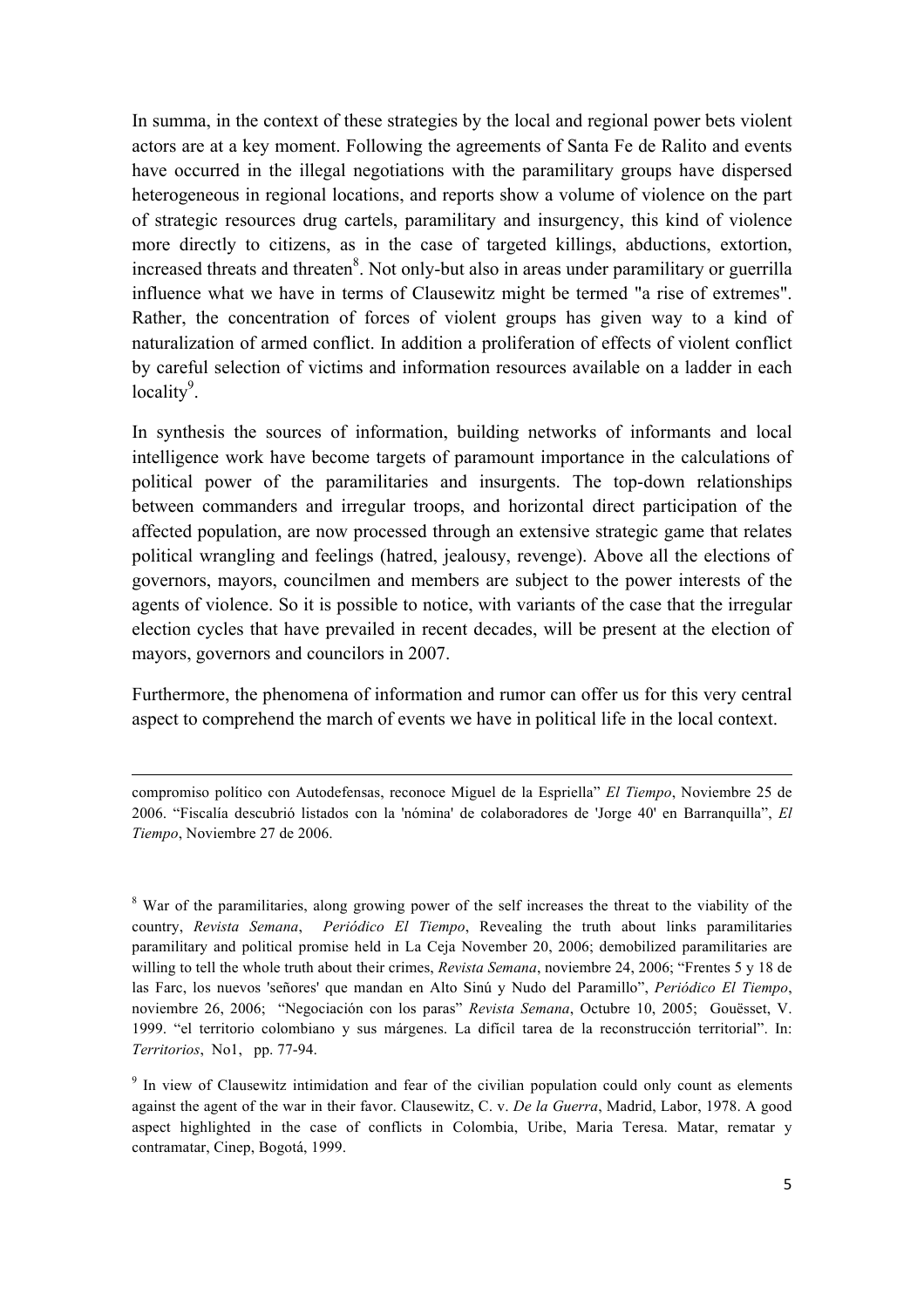In what follows, this paper proposes the following basic next target: 1) To illustrate how information operates within the terms of a slaughter, (2) What aspects of intra changes reveals information circulating by violent actors (3) The type of relations that produces asymmetric information at the local community (4) how information is identified in the context of local political conflict identity structure of populations and their forms of political power

In sum, the text introduces a phenomenological analysis of information (deviations) to understand the dynamics of local conflict. More or less information or limited information can be derived for the case of populations where they are active agents of conflict, more or less retaliation.

However, this supports the author is that information becomes a key tool for understanding key aspects of strategic type by warfare agents, are the tools of the networks of informants who have the warriors and politicians to prove their greater penetration ability and intelligence against their enemies.

### **The information and the informant**

An everyday scene of a community besieged by armed conflict is enough to illustrate the scope of the accusation against the inhabitants of a population, the scope of information and rumor in the hands of an informant. For this purpose, the events occurred in the village of Chengue (Montes de Maria, Sucre)<sup>10</sup>. We will take this case because it has the ingredients of the analysis are proposed:

Although all have that with a list of informants were calling about 40 people by their first name and the brave gathered in the main square [1]. Before the terrified eyes of his countrymen, 25 men were killed in an awful way [2]. Those with better luck dry shot in the head [3] and others were beheaded with machetes, as if they were pigs [4]. Everyone saw the carnage of the people [5], and not worth the pleas of parents, sons and brothers to respect their family life [6]. The uniformed executioners [7] finished their slaughter, burned 30 houses [8], explained that his action sought to clear the area of guerrillas [9], took hostage 10 farmers [10] and left as quickly and noisily Chengue [11 ] as they had arrived two hours before  $[12]^{11}$ .

Nevertheless, the description that communicates the event is framed in a complex common strategy with violent actors by the local political power. The event marks a

<sup>10</sup> "La ley del embudo", *Revista Semana*, septiembre 20, 2005; "Una tragedia sin fin" *Revista Semana*, marzo 12, 2002; "¿Por qué la Corte le cree a Pitirri, el testigo que puso a temblar a los políticos de Sucre?", *Revista Semana*, noviembre 21, 2006; "Revelan documentos que muestran la influencia de paramilitares en la Fiscalía", *Revista Semana*, octubre 19, 2006

<sup>11</sup> *Revista Cambio*, Enero 21 de 2001.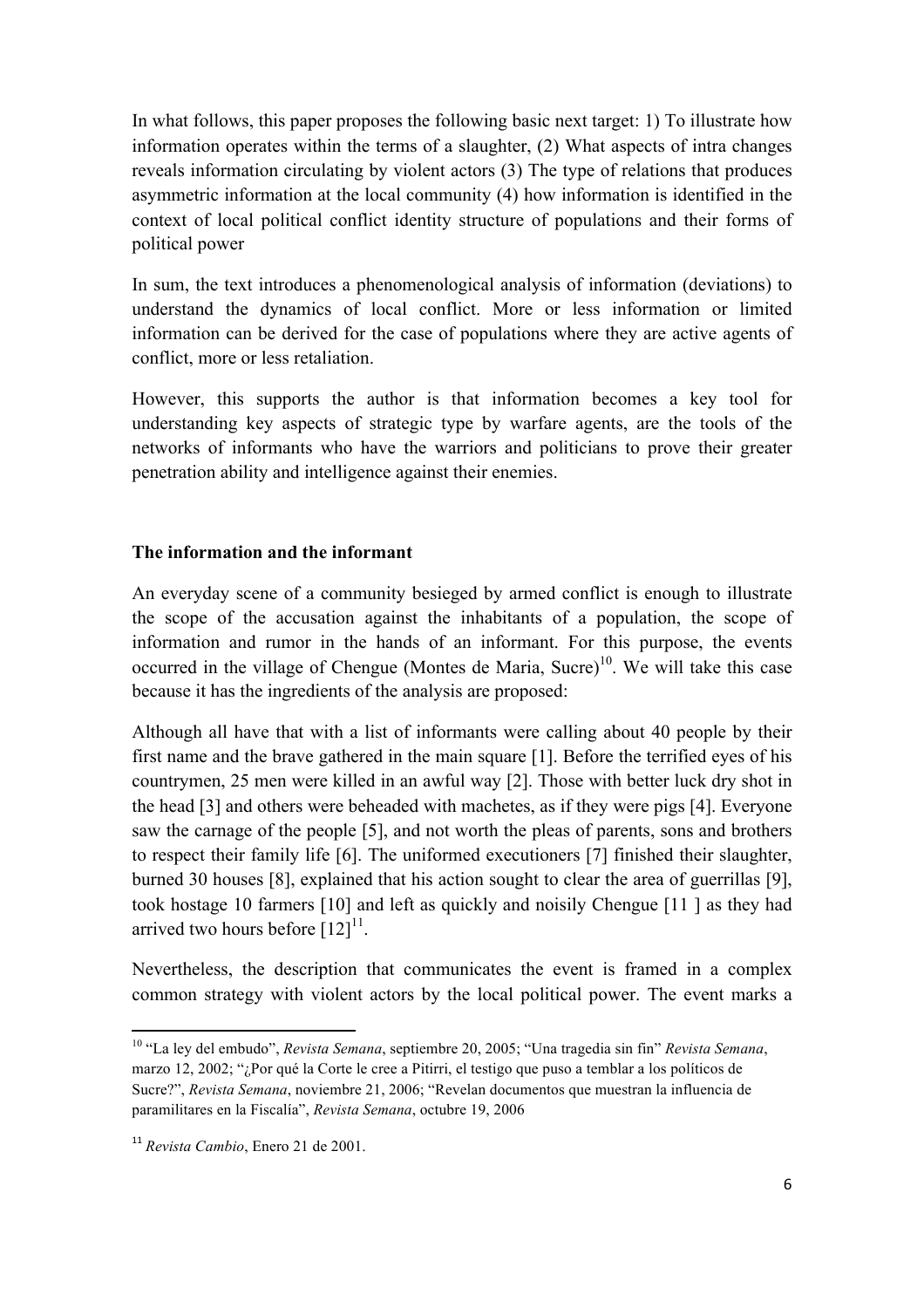symbolic ritual components and machinery of fear and war gear, including weapons stab household. The assembled audience is broad: the entire population. Closed all entrances and exits, one has no escape. It is about getting an assertion of power that can be witnessed by men, women and children. The general context of the story is perceived as passing off background details. And the conditions of place are crucial [1].

The story places emphasis on "looking terrified" of the peasantry. Rate and describes the act [2]. Compare and refers to the "luck", the death rate of victims [3]. Identify the instruments of harm as part of the gravity of grief that will cause [4], and makes an analogy with the vulgar sense of horror [4]. The background narrative is familiar and close to all [5]. And the type is covered in similar language to highlight the comparative degrees alienate these humans from domestic animals slaughtered for the table. They move things and people to an impregnable target.

In particular, the context of the criminal action reflects little respect for religious symbols and expressions. The slaughter has components of paganism. And does not support place for other forms of expression outside the same barbarism [6]. Also care little prayers or prayers from the blood ties between families. Similarly, a local tragedy in Colombia can be viewed with the characters of a power that nothing will work without limit, as the power used by Creon in times of Classical Greece. The clothing of the attackers is stored as a sign of a massacre evidence [7]. And the fire that burns is an integrated element of terror to signals that the perpetrators wanted to plant on victims [8].

Also the reasons given by officers to commit the violent slaughter of rhetoric have a weak character. In addition, to using a metaphor of war in use, the need to "debug", "disinfect", "clear the area of guerrilla influence<sup>12</sup>. In reality it is an explanation in euphemistic terms about the reasons for the action [9] which appeals to the general discourse of orders from "above". "Down" death and barbarism, "up" ambiguous justification in a unit of information learned. And after withdrawal [10] creating an agonizing uncertainty. With the fold-out, the hallmark of who are the sole authors of the assassination? Finally, the witness reports the time course of the tragedy [11] in a tone which, though not in-intentioned, makes the sharpness of the comparison  $[12]^{13}$ .

In sum, this action includes globally what could be called a typology of territorial control and the strategy for taking the local power<sup>14</sup>. But common aspects of the stage, actors, victims and all the scenery of the horror caused to the population. Although no

<sup>12</sup> André Glucksmann, *El discurso del odio*, Trad. Mónica Rubio F., Madrid, Taurus, 2005.

<sup>13</sup> A similar analysis: "la máquina de los eufemismos", In Estrada G., Fernando: *Las metáforas de una guerra perpetua*, Óp. Cit. 71-94 pp.

<sup>14</sup> Kalyvas, Stathis, "La violencia en medio de la guerra civil, esbozo de una teoría" en *Revista Análisis Político*, Iepri, Universidad Nacional, Bogotá, 2001.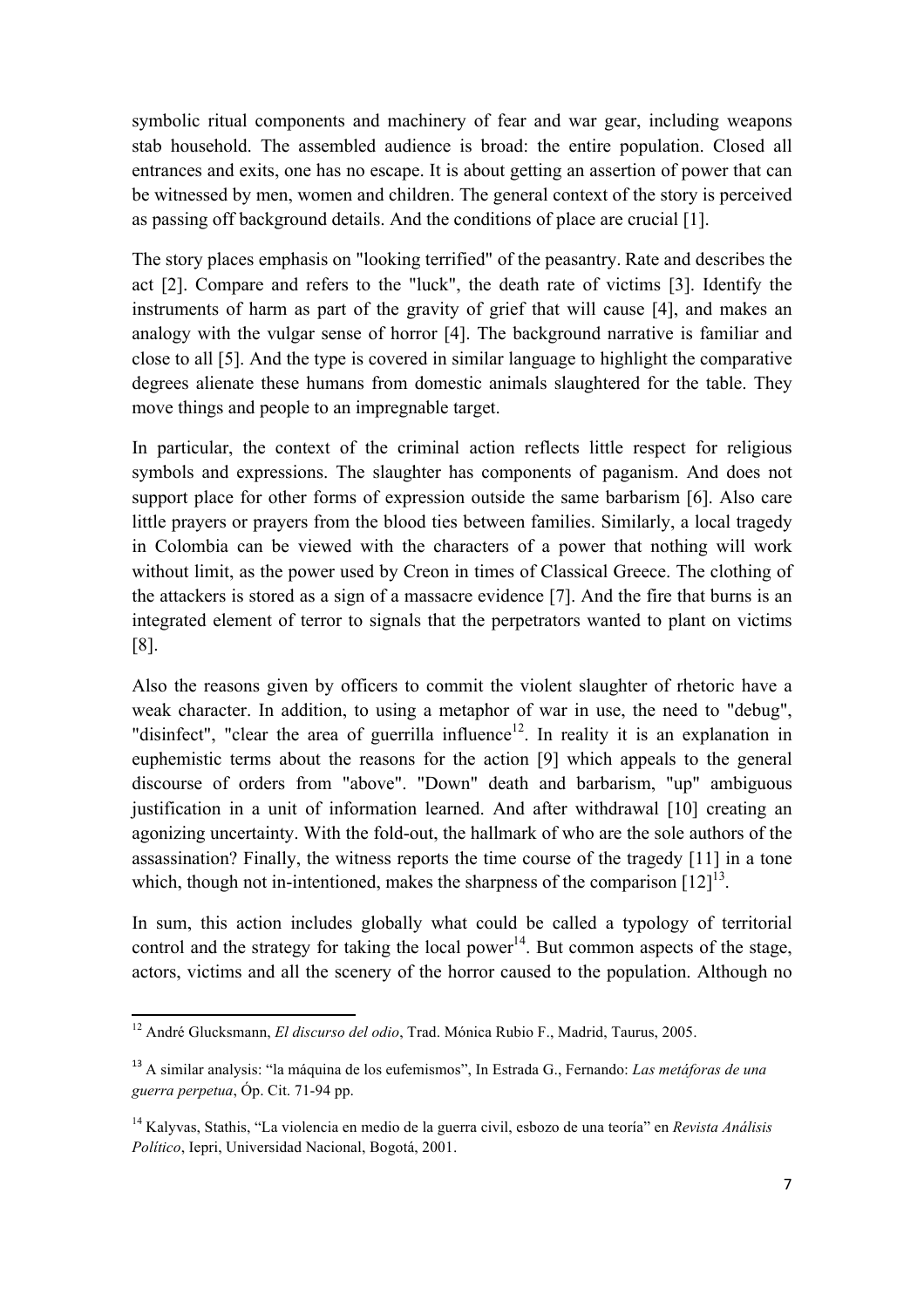explicit mention in the text, presumably the list with the names of the accused by informants, the event tells the thunderous arrival of criminals, the location of victims, and the public notice in the main square of the population. In conclusion the deliberate act of killing without showing hatred, calculating the damage to be caused to the victims, the impression that the witnesses should be present. Many more details in this passage can be made "visible" events, not enough to cover its total cruelty.

The conflict in regions and municipalities has reflected many scenes of this  $\text{kind}^{15}$ . If it can be of any value taxonomy and computational technology resources are used to classify the victims. But if war makes innocent dead, dead "guilty" may also have become victims through the murky information that accused them of being "enemies". And for every victim in war is always "guilty enemy. Really, innocent or guilty, many victims of the conflict emerge as an indirect effect of information networks and informants who complete listings filed in books or in electronic memory. In the paramilitary slaughter of the Barge, the people gathered by the murderers saw with horror that the commander opened his laptop and began to call by name the victims<sup>16</sup>. This phenomenology of violent confrontation also shows how the facts of the conflict are increasingly dependent on how information circulates locally $17$ .

Therefore, in war as in everyday life information has decisively to mobilize person and collective actions. A slight change, a slight distortion of the messages may have unfortunate consequences, how does the information among contender's conflict? How is acquired and information circulates in the conflict zones. What kind of issues presented information? What do the dynamics of information within communities affected by war? What operating relationships between information and violence that top-down work?

More important for the question that interests us here to discuss, how it distorts the sound information, What is going from rumor to information?, Rumor How can become a powerful instrument of harm? $18$ .

<sup>15</sup> Kalyvas, S. 2000. *The Logic of Violence in Civil Wars* Department of Politics, New York University: Mimeo.

<sup>16</sup> "la lista electrónica", *El Tiempo*, Marzo 6 de 1999.

 $17$  Kalyvas Stathis N., "Ontología de la violencia política: acción e identidad en las guerras civiles", *Revista Análisis Político* n° 52 Septiembre-Diciembre de 2004, p.67.

 $18$  It should be noted that only yes, we take a first step to raise a differentiation necessary in the analysis of information on the role of the rumor in conflict zones. The rumor is circulating with the information so parasitic. It contains "half truths". Hidden key aspects as it would dilute confirmation. But it is powerful when you can find in a social adjustment range for all manner of contending interests, jealousy, envy, revenge, hatred. The rumor discursively simulates these negative emotions, relieving the sufferer of social visibility. Further details: Elster, Jon, *Alchemies of the Mind: Rationality and the Emotions*, Cambridge, Cambridge University Press, 416 pp.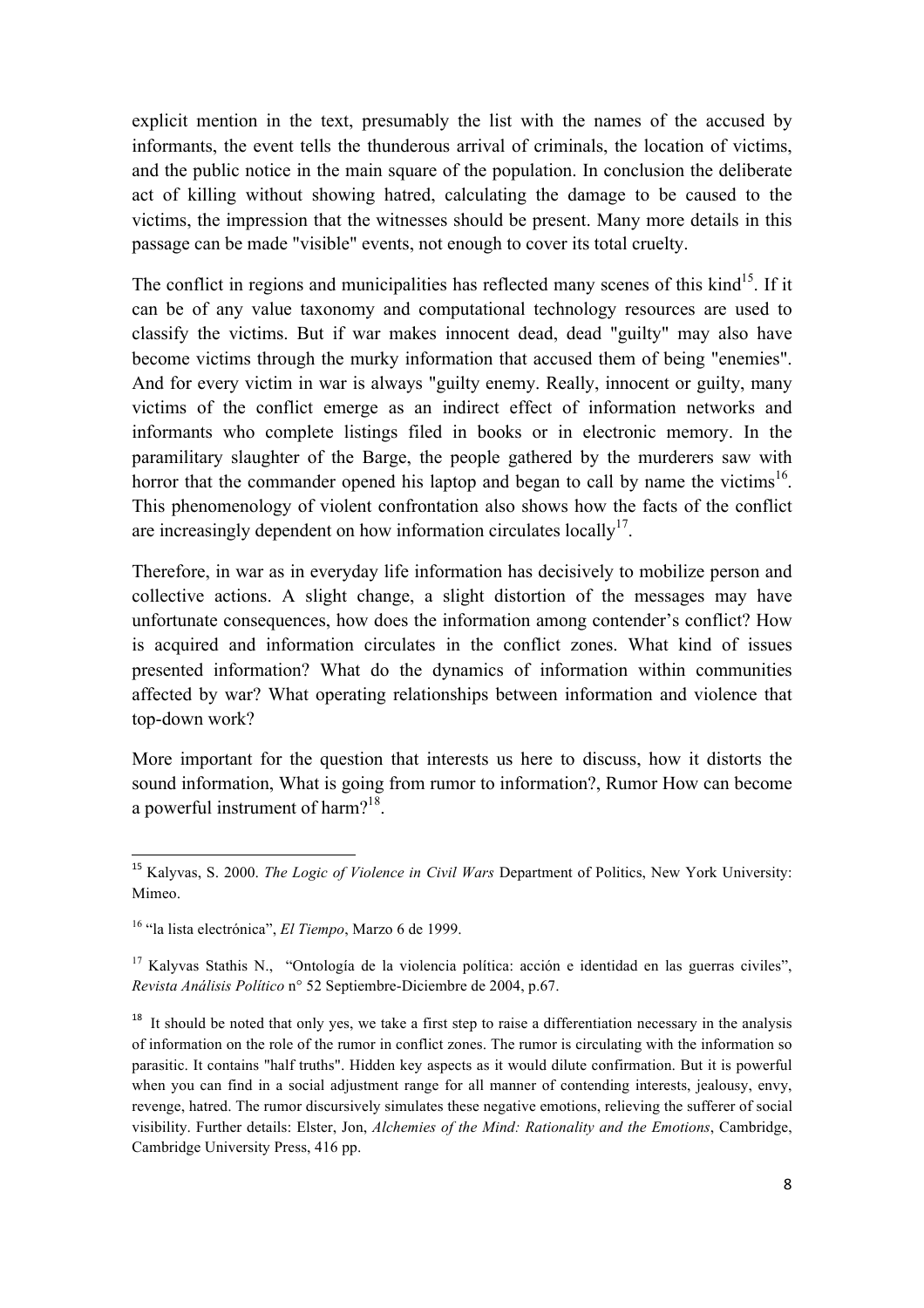#### **Rumor and violence among the community**

To introduce the analysis of this problem is a hypothesis based on variant key information<sup>19</sup>. The hypothesis is that in any of these domains (conflict or everyday life) the sound corresponds to a kind of politically directed behavior. That rumor is installed noise phenomena such information and has a rational purpose in his sources deliberately designed to cause damage against an opponent.

Also in conflict zones the rumor spread prejudices are faced before by interpersonal clashes, jealousy, envy and hatred. And it allows level of public discourse and projects these negative emotions without direct inclusion of those who experience it. In others words, the rumor meets cycle's plot, where each cycle adds or adds some agreement with the very interests of those involved<sup>20</sup>. A fireball initially takes the strength of the evidence supporting it. Consolidating an important factor unsettling to the victims and preparing the *coup de grace*. Kalyvas this aspect is emphasized in the following terms:

Many of the detailed descriptions of violence suggest the presence of significant supply and local initiatives in the production its. Instead of being imposed on communities by outsiders, this evidence suggests that violence often (but not always) grows from within the community even though it is run by outsiders, it is in other words, intimate<sup>21</sup>.

The rumor among community survives among truthful information and lies to be one or the other depends on conditions of stability or instability deliberative social context where people are immersed. There are intra-prone conditions the effects of noise, and in such conditions the emotions of the people (or physical danger) becomes more vulnerable $^{22}$ . The rumor is not clear, usually hides his primary sources, and involves a

<sup>19</sup> Boris Salazar, María del Pilar Castillo, Universidad del Valle: *La hora de los dinosaurios, conflicto y depredación en Colombia*, Cedec, UniValle, Cali, 2001; "Jugando a la violencia en Colombia: el dilema de pagar o no pagar", en: *Cuadernos de Economía 25*, Vol. XV, 1996, Bogotá, Universidad Nacional; Salazar, "Rationality, Preferences and Irregular War", en *Colombian Journal of Economics*, 2003.

<sup>20</sup> Pereda, Carlos, *Vértigos Argumentales*, Barcelona / México, UAM, Ixtapalapa, Anthropos, 1994. 

<sup>21</sup> Kalyvas, Stathis N., Op. Cit. p.66.

 $22$  Indeed, a detailed phenomenology of information in areas of conflict should show us why communities are more prone to rumor and intra-community effects. With what can only confirm the role of social context in which to register the information. This not only depend on the veracity of the source (or the informant), but also a complex constellation of factors, sociological, anthropological and historical, which is part of the local community itself. An extension of this in Bordieu, Pierre, *¿Qué significa hablar?, economía de los intercambios lingüísticos,* Madrid, Akal ediciones, 3.a edición, 2001. También, Valbuena, F. "La comunicación interpersonal", en A. Benito (dir.), *Diccionario de Ciencias y Técnicas de*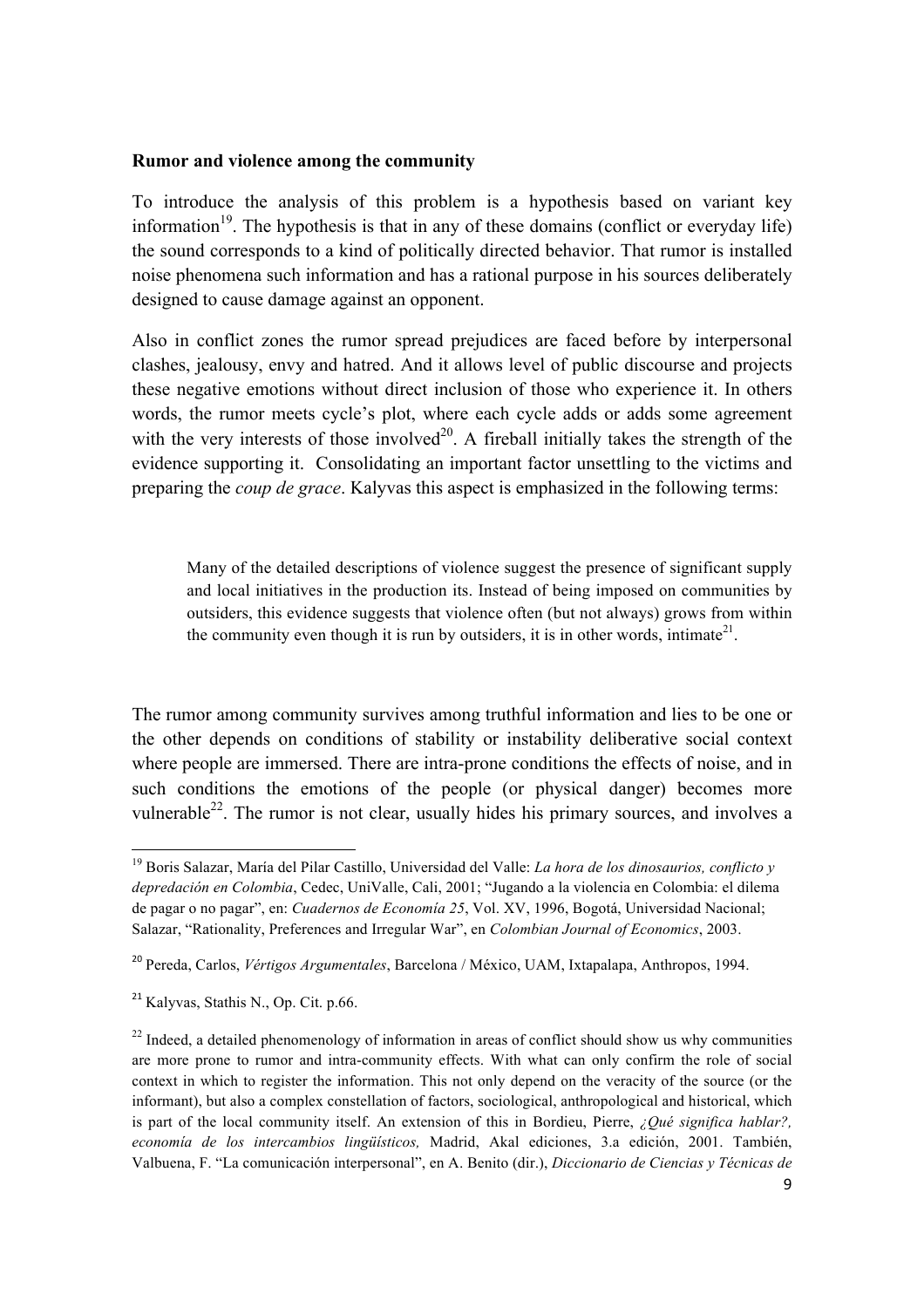degree of ambiguity rather lax as detracting from direct responsibility to stakeholders by circulating. Nobody knows for sure who said it. The noise carries harmless to begin with, because apparently a comment that another does not cause damage. It may seem an innocent game, but in areas of armed conflict takes on a huge force with serious  $consequences<sup>23</sup>$ .

We can compare it to an image. The information circulating locally preserves all components of a system where they are distributed for internal communication lines. The sensors of the network represent basic units of speech that can go in different directions with specificity. Sensor information locally is an agent that recognizes behavior, speech acts, i.e., different modes of communication, which is able to distinguish other agents with different names and signs. In a local population may be noted, for most cases, that information circulating on people tends to be deterministic, as suggested by the following graph:



Adaptation of: Efficient adaptive dispensing, against omission failures, Darek Kowalski Michałł Strojnowski

The features condensed by this image - network helps us understand that the distribution may keep certain levels of balance.

 *la Comunicación*, Madrid, Ediciones Paulinas, pp.258-266; Sierra, Caballero, F., *Elementos de teoría de la información*, Sevilla, editorial Alcalá de Guadaira, 1999.

<sup>23</sup> Roldán, Mary, *A sangre y fuego: la violencia en Antioquia, Colombia, 1946-1953*, Bogotá, Instituto Colombiano de Antropología e Historia, 2002.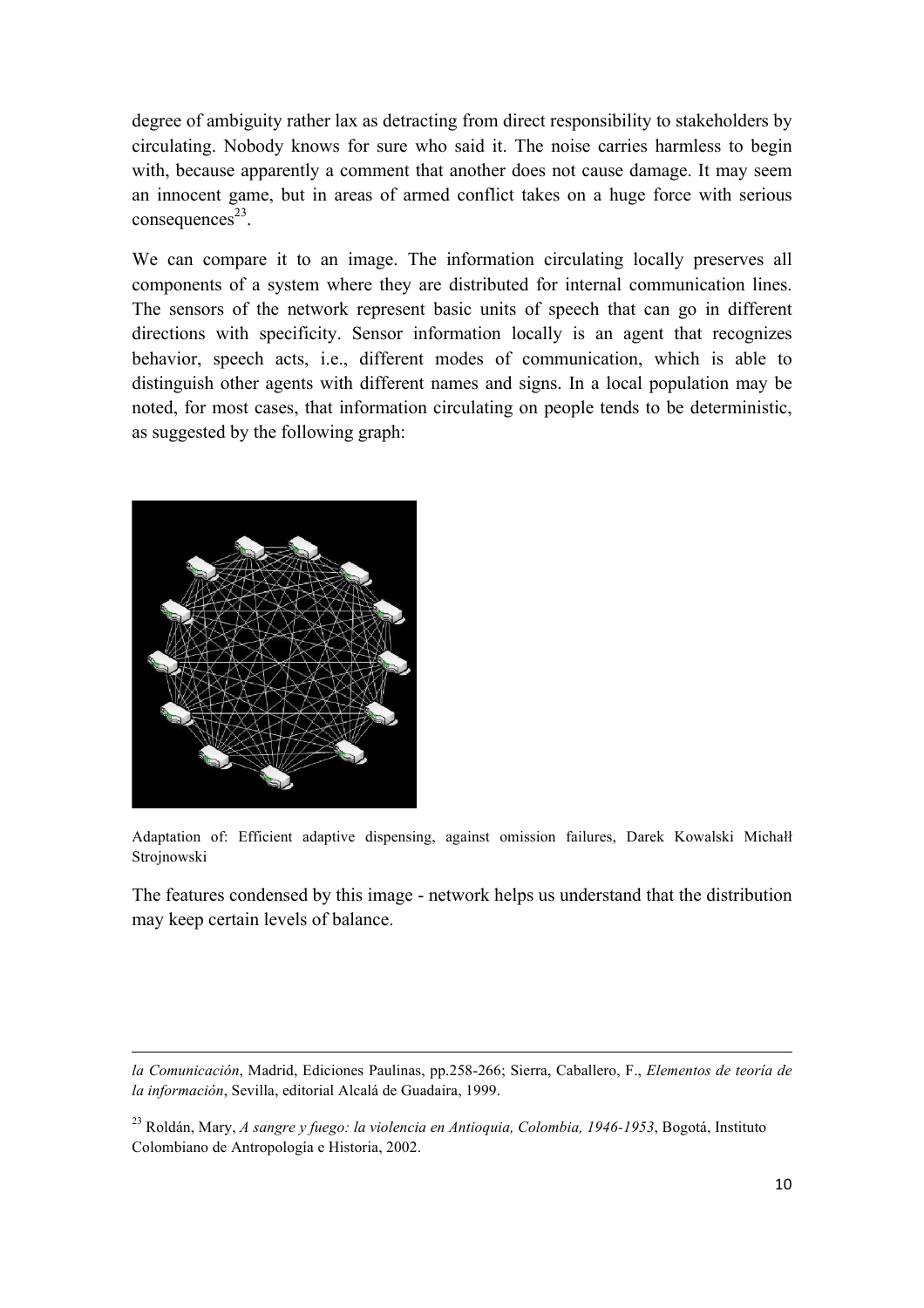#### **Asymmetrical nature of the information**

For information and rumor in conflict zones, however, we can hardly play a decisive nature of it. It is not a closed system, but in the context of open systems. Among other things, the informant is related to bullying strategies and tactics to counter enemy action. More specifically, the information is useful for selecting those for whom it is presumed to potential enemies. So be declared as "military targets"<sup>24</sup>. As a preliminary to obtaining information, the informant provides care to the rumor; it begins as questionable information that runs from side to side without showing someone who supports their content. However, it can have a much more effective persuasive force, as symbolically threatens danger lurking from the uncertainty<sup>25</sup>.

A feature of the information circulating in these areas is, in principle, its confidential nature and, so, it is distributed asymmetrically among political actors and civilians<sup>26</sup>. Hence, its primary character of the commentary comes regularly surface. Circle with emphasis depending on the degree of harm that is intended to cause, the sound is projected to cause the expected impact. In truth, under conditions of uncertainty populations besieged by violent actors are exposed to be psychologically affected by the rumor of a possible slaughter. In the background, the agents of violence can access the information through the fear in exceptional cases, but usually is to infiltrate some members in intelligence work for the people's spontaneous information $27$ .

And answer questions, such as, how they carried out the kidnapping collective action in the building in Neiva, to illustrate just one case, is to rediscover a whole wide web of interrelationships between informants, military intelligence and political projection on the scope of action. To detect movements, positions available, acquire data of residents

<sup>&</sup>lt;sup>24</sup> Original agent rumor, occasionally suffer from mood effects suspected that "there are" enemies around. Such states of suspicion spread like material support to the rumor, and serve as a vehicle in interpersonal communication and intra-community.

 $25$  It should be stressed that the rumor is part of a family of communication phenomena of parasitic character. Close to gossip, slander and calumny.

<sup>&</sup>lt;sup>26</sup> On the asymmetrical nature of the information, we have complex evidence upon which one can see how victims (almost always) the last to be aware of the plot that is woven over them. The data, names, addresses, family, work and relationships, are obtained without much difficulty. This intersection of information in many cases has had the cooperation of local authorities. In the Colombian conflict panoptic vision of the perpetrators, is easily documentable. Perhaps because the most powerful metaphor for this phenomenon was written in a literary chronicle insurmountable: García Márquez, Gabriel, *Crónica de una muerte anunciada*, México, editorial Diana, 1989.

<sup>27</sup> Aronson, Elliot, *Age of Propaganda. The everyday use and abuse of persuasion*, Nueva York, W.H. Freeman & Co., 1992 ( *La era de la propaganda. Uso y abuso de la persuasión*, Barcelona, Paidós, 1992); Pizarro Quintero, A., *Historia de la Propaganda. Notas para un estudio de la propaganda política y de guerra*, Madrid, Eudema, 1990. (2ª ed., 1993) Kaldor, Mary, *The new wars. Organized violence in the global era*, New York, MIT Press, 2001.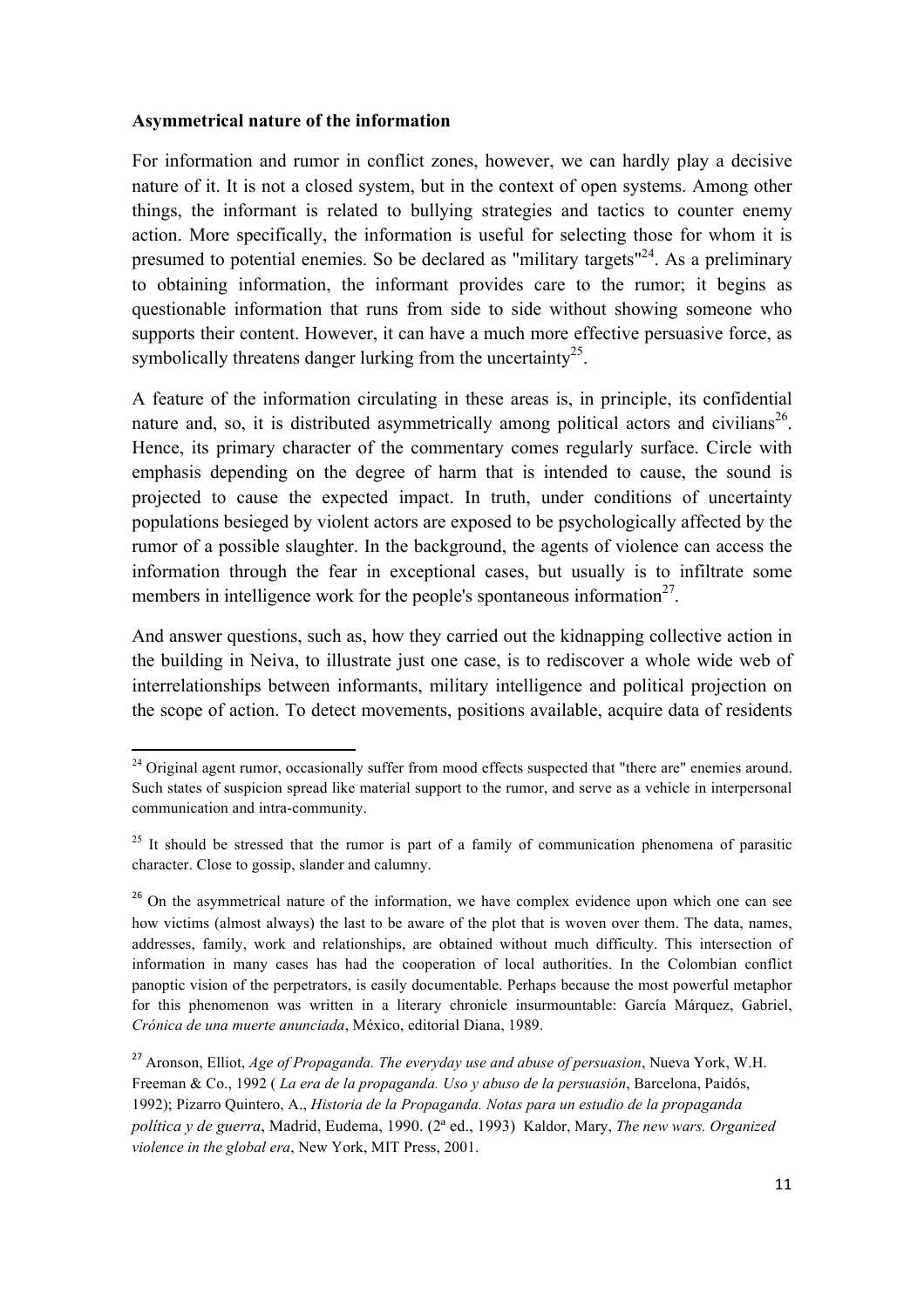and specify the conditions on the day and time of the operation, previously required very precise tactical dispositions. This implies that in war, violent acts can not be separated from the structure of intelligence operations prior to go with them. It is important to consider incentives and rational expectations of people and communities, both in regard to those who have power in the area and their potential enemies.

Empirically the progress of the war in different populations of the disputed territory, shows how communities have been fragmented, in, i.e., the effect of the imbalances created by intimidation and terror, communities are prone to a social environment mistrust and division. It is not unitary actors that can take uniform measures against their enemies (although we have exceptions), it is rather clear that: (1) The actions of actors dispersed over particular areas of interest and projects of the population, (2) Violence generated enmity among themselves for their own people from the same community $28$ .

In the context of a strategic confrontation to the dominance of an area between the guerrillas or paramilitaries, information and rumors are instrumentality to classify bipolar "friends" and "enemies"<sup>29</sup>. Where once coexisted in different forms of exchange and partnership, is the mistrust and opportunism, the bonds of solidarity are lost, the dynamics between intimidation and fear that is displayed in the same communication between the various members of the community<sup>30</sup>. But the composition of the violence in the disputed area and comes in two types of transactions or commitments on the one hand the agents 'external' (both insurgents and paramilitaries, as political actors in the exercise of power), and on the other, the agents 'internal' (civilian informants, militiamen, ordinary people of the locality). The interaction of these exogenous and endogenous agents violence occurs selectively on the basis of information obtained $31$ .

The information, as rumor circulating regularly in conflict zones is intended to denounce, and complaints stem from all kinds of local conflicts: private nature only (recurring enmity family), or local reflexes of a lawsuit more scale (a conflict between Indians and farmers). Complaints can be linked to the conflict (the opponents by a dispute over land, can be aligned in opposing political camps), and can be generated in

<u> 1989 - Jan Samuel Barbara, margaret e</u>

<sup>28</sup> Barnet, F.R.S., (eds.) P*olitical Warfare and Psychological Operations. Rethinking the US Approach* Washington D.C., National Defense University Press, 1989.

<sup>29</sup> Ignatieff, Michael. *Guerra virtual. Más allá de Kosovo*. Editorial, Editorial Paidós, Barcelona. Traductor, Francisco Beltrán Adell, 195 pp.

<sup>30</sup> Álvarez, Gardeazabal, Gustavo, *Cóndores no se entierran todos los días*, Bogotá, Ancora editores, 1971. Una mirada a la donación de Botero al Museo Nacional de Bogotá: Botero, Fernando. "Con dolor de patria", en *Revista Diners*, marzo del 2001, pág. 24.

<sup>31</sup> Alfredo Molano: *De Llano llano, Siguiendo el corte, Llano adentro, Rebusque mayor, aguas arriba, trochas y fusiles*. Todas publicadas por el Áncora Editores, Bogotá.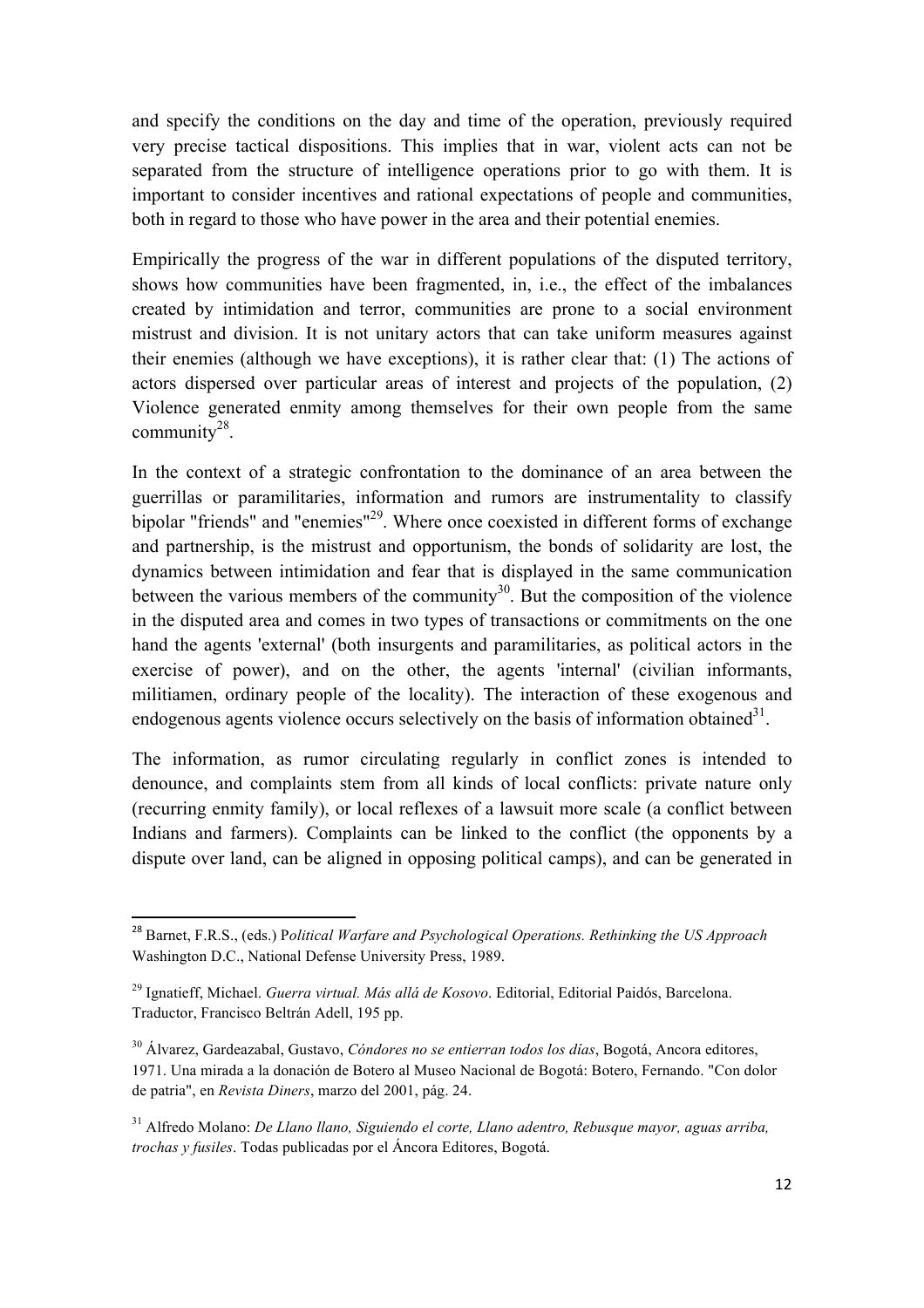the conflict itself (the political actors can invest resources in a given community) and cause competition with their opponents) $^{32}$ .

So how it becomes Kalyvas describes the complex phenomena of intimidation, fear and denunciation in the dynamics within the community:

The complaint not only provides benefits, it also carries significant costs. Individuals who are willing to denounce their neighbors will almost always only when the benefits of action outweigh the costs involved there. Because of the enormous difficulty that carries its analysis to anthropologists and historians have overlooked the calculations of the complainants (potential) part of the phenomenon of violence. The main complaint is the cost of the risk of future punishments that meet the complainant<sup>33</sup>.

Occasionally the complaint is motivated by the genuine support a political actor (the case of militia), we have a claim on his "pure" state. But most of the time the complaints are motivated by selfish interests, the selfish, the result of an interest in solving personal vendettas (complaint maliciously). In these cases, the information and rumor play a role in denouncing the war parasitic, who reveals, has the intent to cause harm to the  $accused<sup>34</sup>$ .

Provide the information circulating as rumor is an expansive image that comes basically as empirical phenomena from elementary dialogue between two, and that is assuming increasing leadership through concatenated nodes. Note that the links created by the sound each one of the neighborhoods include potential expansion into an adjacent area in a direction oriented. Added to this is the time, that in the empirical cases studied to conflict zones, it can take only a few hours or days. The image allows us to appreciate these aspects quite simple:

<u> 1989 - Jan Samuel Barbara, margaret e</u>

 $32$  Kalyvas, Stathis N., "La violencia en medio de la guerra civil", Óp. Cit. 3-25.

 $33$  Ídem, p.18

<sup>&</sup>lt;sup>34</sup> The roads "intermediate" which runs through the eye provide a vague rumor about the intentions of the agent of violence. As can be corroborated, in civil wars, often camouflage the real objectives through political discourse learned (sometimes from memory.) Down (between the lines) we find the desire for personal revenge, grudges Crusaders, jealousy and envy. While "Up" is touting great causes. Only when we read in hobessian key conflict in Colombia, sufficient care should be given to rational adaptation processes with this voluntarism apparently operating blind beast warrior. As he does see the study of Gutiérrez Sanín, Francisco, *La ciudad representada, políticas y conflicto en Bogotá*, TM Editores, 1998.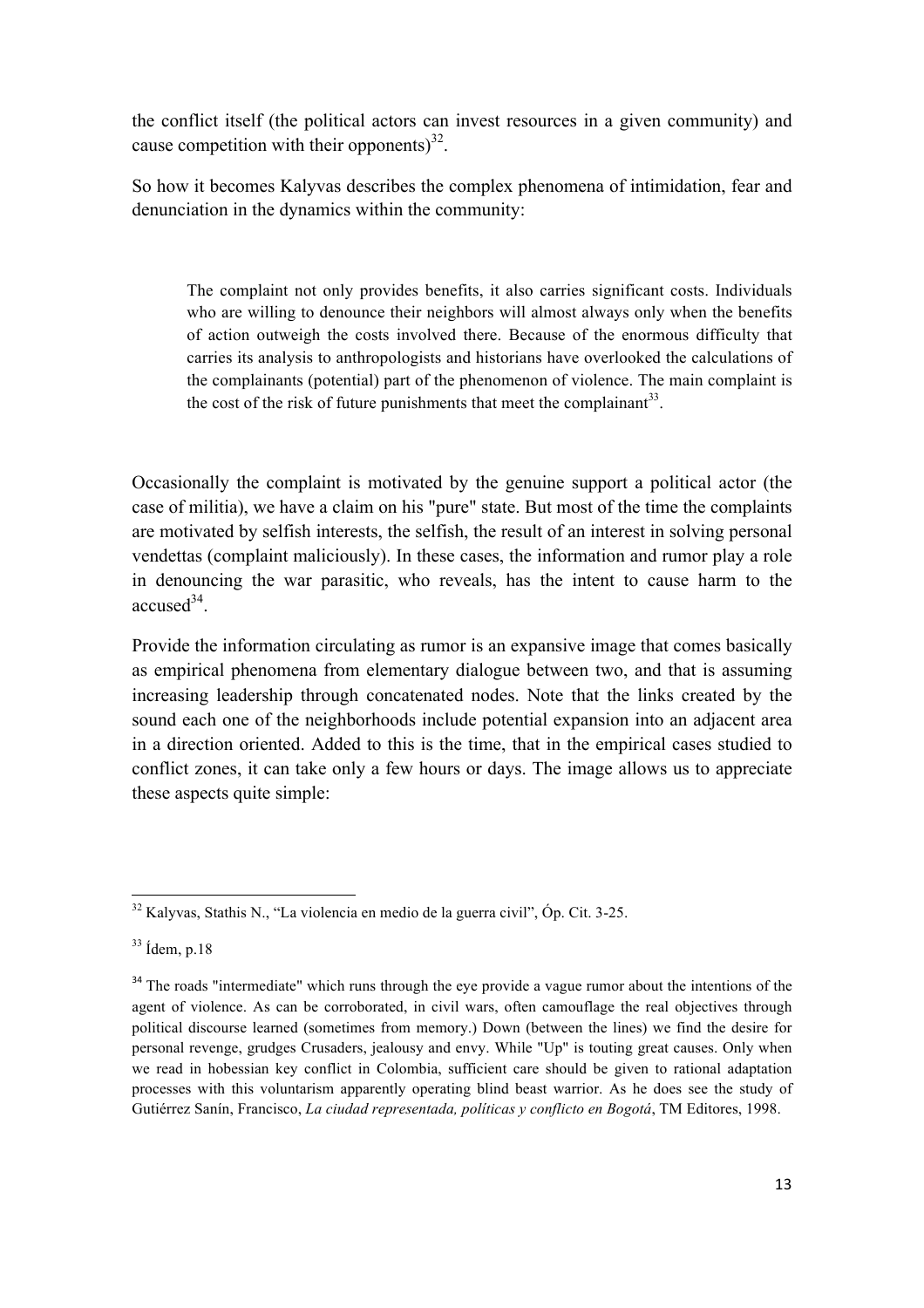

Adaptation of: Efficient adaptive dispensing, against omission failures, Darek Kowalski Michałł Strojnowsk

Also people are often willing to denounce their neighbors to get benefits or protection and security. A complaint can take another path, once it clears the form of the rumor ("say", "some say", "There is said"). The opportunity created by the rumor is the opportunity for the settling of accounts of small altercations or discrepancies. But the results can have unfortunate consequences. For this reason, this network of units they move the information and reporting, are interwoven personal and collective interests, the former are related perks he receives complaint, in the second case, the strategic mobilization of terror carried signs to intimidate who are close to the victims<sup>35</sup>.

Information units correlated with the rumor always run under conditions not fully developed. Thus, a node that has key information can potentially be related to strategic points in the network to be responsible for reproducing the information in adjacent areas. In fact, the specific information is not unidirectional. Viewed in another way, what we have in the structure is an interactive relationship with obvious flaws: gaps, distortion or instances of network drives that behave indifferent.

The key to interpreting the phenomenology of paramilitary massacres like the barrel of the ticks or the Playon de Orozco, a village lost in the middle of the Magdalena

<u> 1989 - Jan Samuel Barbara, margaret e</u>

<sup>&</sup>lt;sup>35</sup> The set reproduces almost all the critical aspects of the impact of misinformation and rumor in conflict zones. On one hand, the strategic fields of territorial dominance and the advancing of the troops on the territories they fear being abandoned by the inhabitants of places. Moreover, the exchange of sets of rational complex conflict that is having an imitation processes and surprise. And finally, the subject we have addressed the mechanisms and impacts of information and rumor. Information as cohesive unit becomes a rumor spread that results in proliferation of ambiguous effects strategically exploited by the agents of violence.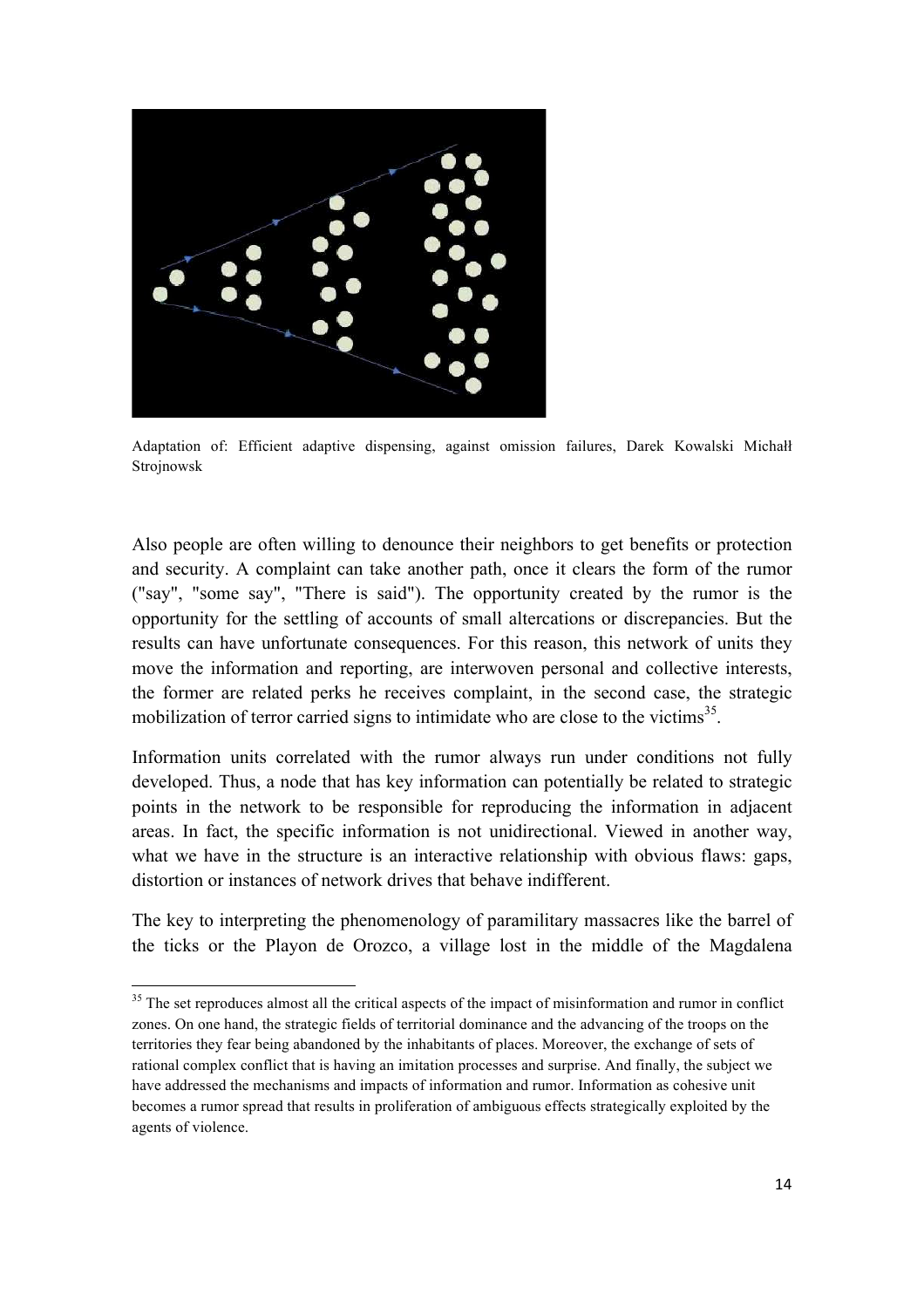department, we find, not only in military-style strategic moves, but in the targeted work search information and tracking details from informants. One of the most explicit was the slaughter committed by the paramilitaries in The Gabarra, Tibu, Nort de Santander. Chacon Edison reporter makes use of an owner taking the exact words of the commander criminal: "From here it does not move anyone. With a greeting among the terrified villagers in fear: "Put on some music this holiday is just beginning"<sup>36</sup>.

The following figure illustrates a model could use as information channels between members of the civilian population and violent actors.



<u> 1989 - Jan Samuel Barbara, margaret e</u>

Adaptation of: Efficient adaptive dispensing, against omission failures, Darek Kowalski Michałł Strojnowsk

However, this is one of the most complex problems in this negotiation with the paramilitaries. Their assets are precisely the most desirable fertile land and strategic sites who have taken in their outreach activities and military dominance. It is complex because these lands have been for the last two decades also the main object of poppy and coca, and camps have served as laboratories for drug processing. The return of these lands and, so, the destruction of one of the most profitable economic sources of drug traffickers and paramilitaries is still a headache for those who are negotiating the reintegration of these groups $^{37}$ .

<sup>&</sup>lt;sup>36</sup> San Jose del Palmar, Chocó, was the scene of fierce fighting between the FARC and a newly developed self-defense group in Risaralda. In this particular case were subjected populations in strict compliance with all sorts of intimidation by the different fronts in confrontation. See: "Muerte en el cañón de las Garrapatas", *Revista Semana*, Octubre 31 de 2005.

<sup>37</sup> Uribe, María Teresa: "Los materiales de la memoria". En: *La investigación cualitativa*. Editado por: ICFES (Instituto colombiano para el fomento de la educación superior) e INER (Instituto de Estudios Regionales Universidad de Antioquia). Medellín; "La territorialidad de los conflictos y de la violencia en Antioquia. En: *Realidad social*. Editorial Gobernación de Antioquia. Medellín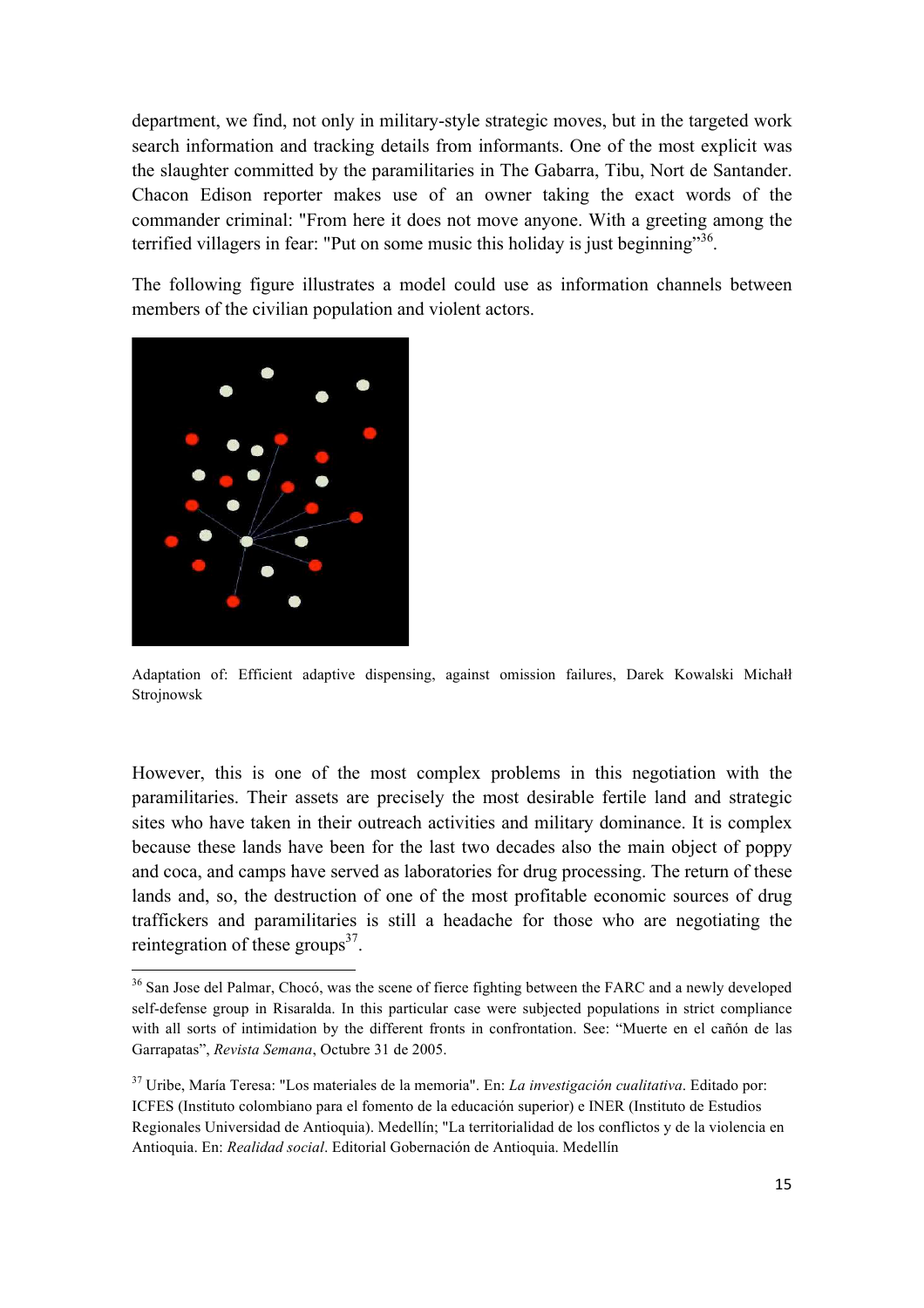The sound and the claim can be inferred under uncertainty, when agents of violence do not have the time to corroborate the data collected, the rumor is taken as information. It's the right occasion, reporting personal enemies as a cause or political actors themselves assume all costs of risk. In many cases, violence excuse. The scene of conflict becomes dense, hidden under the shadows of anonymity to the complainant. It is paid and provided with advanced weapons to an army of mercenaries to liquidate the enemies or making a profit on property and  $land^{38}$ .

This combination of complex interests in confrontation, conscious and unconscious affects people who undergo this way to a private power to make sure their integrity<sup>39</sup>. Kalyvas said: "The State is given in concession, as it were, to people in the region, who use their newly acquired power to pursue their personal interests and settle old scores."

Many cases of violence that apparently (and outside observers) seem to originate from purely political or ideological motivations, do or not, after a thorough examination turn out to be "caused not by political or ideological issues, but by personal hatreds, revenge or jealousy."

### **Conclusion**

<u> 1989 - Jan Samuel Barbara, margaret e</u>

In Colombia, the escalation of armed confrontation and the increasing inclusion of civilians by the agents of violence has created a personalization of the conflict, ie the links have increased subjective to prove acts of barbarism. All of which does nothing but give to increased personal vendettas, family or militia groups. In summa the war

<sup>38</sup> Paul Collier y Anke Hoeffler, *Greed and grievance in civil war, Centre for Study of American Economics* Working Paper Series, 2002. María del Pilar Castillo y Boris Salazar. "Guerra Irregular, interacción estratégica y conjeturas: ¿Qué esperan ejércitos y civiles?" Ponencia presentada en el seminario *Obstacles to Robust Settlements of Civil Conflicts*. Bogotá: Santafe Institute and the Javeriana University, mayo 29-31, 2003. "Los señores de la tierra", *Revista Semana*, mayo 31 a junio7 de 2004, edición N° 1.152.; Juan Camilo Restrepo, "Los señores de la tierra", *El Tiempo*, 6 de octubre de 2004.

<sup>&</sup>lt;sup>39</sup> "Estado Mínimo, Agencias de Protección y Control Territorial", en Revista Análisis Político, Número 56,IEPRI, Universidad Nacional de Colombia, Enero – Abril de 2006, pp. 115 – 131.

<sup>39</sup> Kalyvas, Stathis, N., Op. Cit., p.19; También: Eduardo Pizarro León G. "Paramilitarización urbana", *El Tiempo*, junio 18 de 2004; Juan Manuel López Caballero: "Reflexiones que genera el paramilitarismo", en *Revista Dinero,* mayo 14 de 2004; Álvaro Camacho Guizado: "El marxismo-leninismo de las Farc" en *El Espectador,* mayo 7 de 2004; del mismo investigador "El conflicto colombiano: algo más que una guerra", *El Espectador*, junio 9 de 2004; Rodrigo Pardo: "Paras, sombrías incertidumbres" *El Tiempo*, 1 feb. 2001; Alfredo Rangel "El pantano paramilitar" *El Tiempo*, agosto 6 de 2003; "Complejo de Adán y fracasomanía" *El Tiempo*, julio de 2004; Francisco Gutiérrez Sanin: "Clausewitz vindicated?, Economics and politics in the Colombian war", *Semana.com*.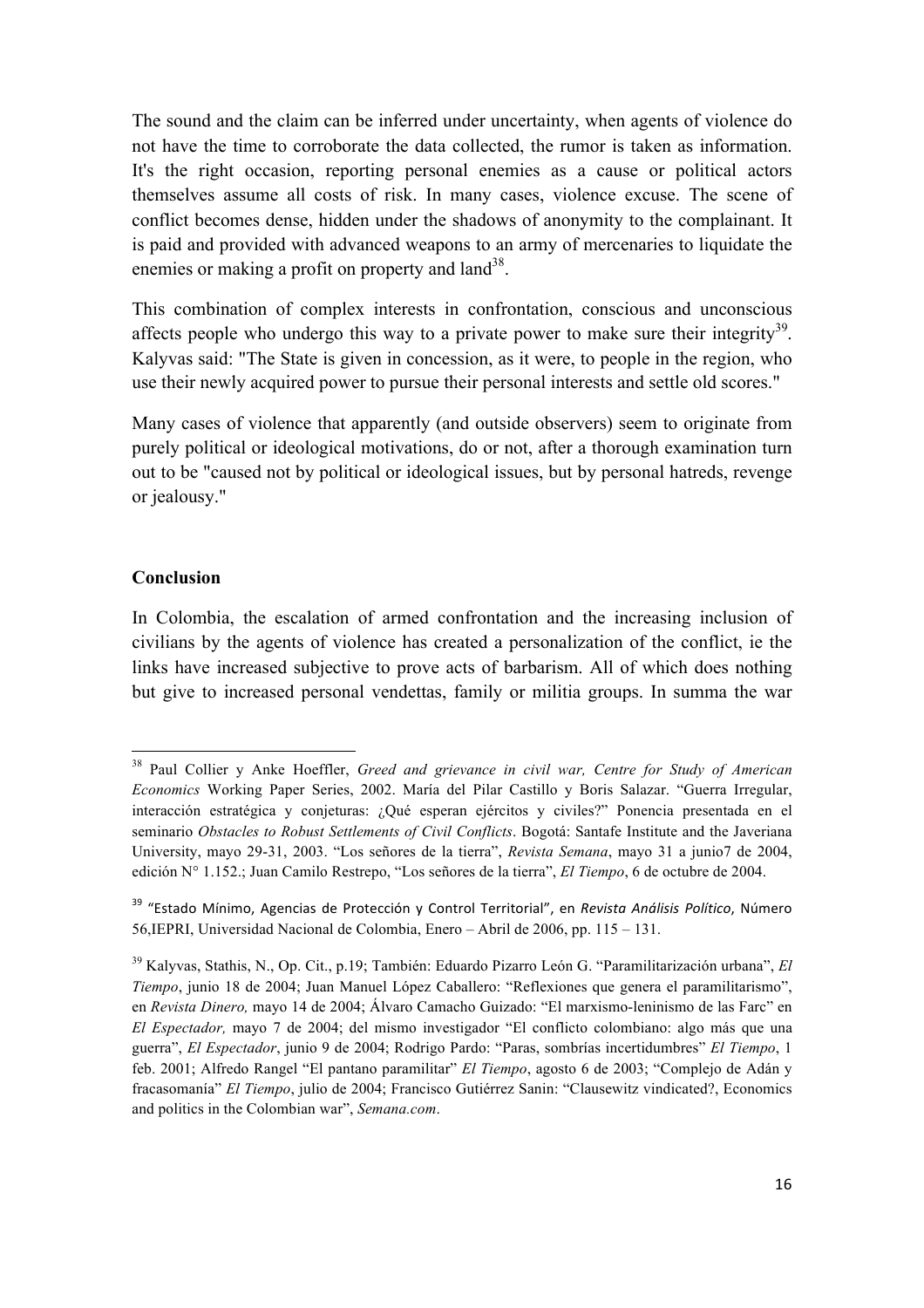then is being waged not between distinct sides, but in areas of common interchange between armed actors and the civilian population.

Consequently, these exchanges are an irregular cycle of violence that affects social relations, from shock phenomena and micro force (the cases of personal revenge) to the rivalry between irregular armies. We study and prototype for a conflict whose dimensions, although heterogeneous understand aspects in detail, corresponding to a structured set in the interaction of disparate violence $40$ .

In wartime, the complaint can not only give benefits, also carries much risks and dangers. Those who share information and rumor, the complainants are willing to denounce their neighbors, provided the benefit of this action outweighs the costs involved there.

When the city acts on the informant has the relative advantages that gives anonymity, be aware of political and military goals, disguise your identity can be very problematic. The mobility and changing identity plays into the strategies that have armed groups to gather information. Not so in small towns, where the recognition of familiar people, know little quarrels, squabbles and differences between families, and so on. Whose complaint in a small social environment, is exposed to the next retaliation by those affected.

Keep this interpretation of the conflict at the local level involves several tasks: (a) find territorial movements of clusters (b) Study of asymmetries in the mechanisms of information between people and agents of violence (c) analyze the strategic trade rational (d) Develop a mapping as detailed as possible about the relationship between the different discourses of conflict (e) structuring based on the foregoing, a foresight on the developments between conflict and political economy in Colombia.

### **Bibliography**

<u> 1989 - Jan Samuel Barbara, margaret e</u>

Bordieu, Pierre, 2001, ¿*Qué significa hablar?, economía de los intercambios lingüísticos*, Madrid, Akal ediciones, 3.a edición.

Cartey, J. 1980, "Rumeur et politique" en *La Revue administrative*, n. 195, mayo-junio, pp. 250-252.

<sup>40</sup> Deas. Malcolm *Intercambios violentos*, Bogotá, Taurus, 1999. As you can surmise, we have taken an additional step to this test Deas, over time become an indispensable source for understanding the conflict in Colombia. The idea of deriving the various manifestations of the war in Colombia, from the violence of 50, and from there to the complex impacts of drug trafficking should be reviewed again.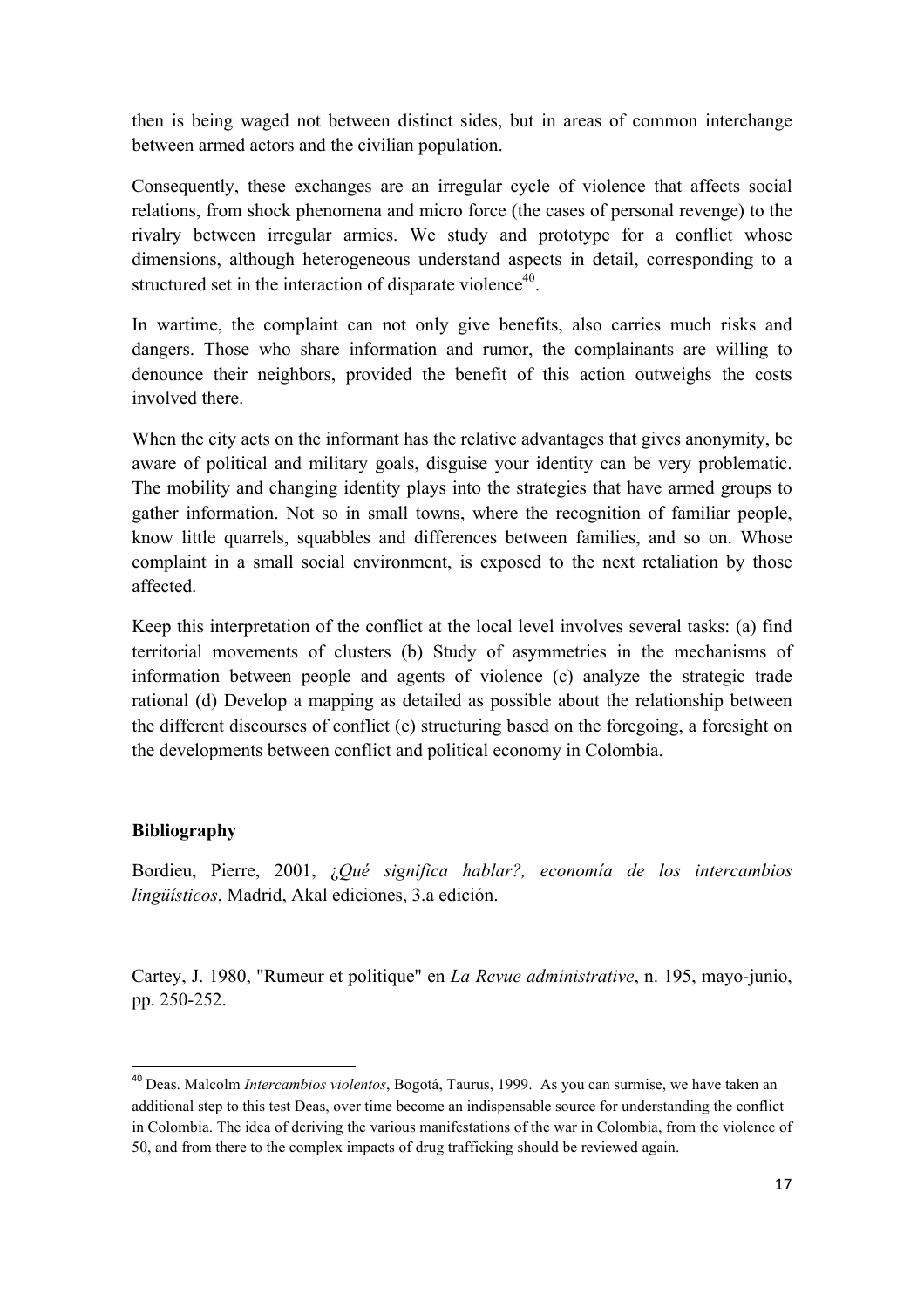Clausewitz, C. v., 1978, *De la guerra*, Madrid, Labor.

Collier, Paul y Anke Hoeffler, 2002, *Greed and grievance in civil war*, Centre for Study of American Economics Working Paper Series.

Deas Malcom, 1999, *Intercambios violentos*, Bogotá, Taurus.

Elster, Jon, 1999, *Alchemies of the Mind: Rationality and the emotions*, Cambridge, Cambridge University Press.

Estrada, Fernando, "libertad en Antígona de Sófocles", 1999, *Argumentación filosófica y lenguaje*, Ediciones UIS, Bucaramanga.

Estrada, Fernando, 2004, *Las metáforas de una guerra perpetua, estudios sobre pragmática del discurso en el conflicto armado colombiano*, Fondo Editorial Universidad EAFIT, Colección Cielos de Arena, 173 pp.

Estrada, Fernando, 2006, "Estado Mínimo, Agencias de Protección y Control Territorial". *Revista Análisis Político*, Universidad Nacional de Colombia. Bogotá, Colombia, S.A:, v.56, p.115 – 131.

Glucksmann, André, *El discurso del odio*, 2005, Trad. Mónica Rubio F., Madrid, Taurus.

Gouësset, V. 1999. "el territorio colombiano y sus márgenes. La difícil tarea de la reconstrucción territorial". En: *Territorios*, No1, pp. 77-94.

Juliá, Santos, 1999, (ed.), Stathis N. Kalyvas, "Víctimas de la guerra civil", Madrid: *Temas de Hoy*.

Kalyvas, S. 2000. *The Logic of Violence in Civil Wars*, Department of Politics, New York University: Mimeo.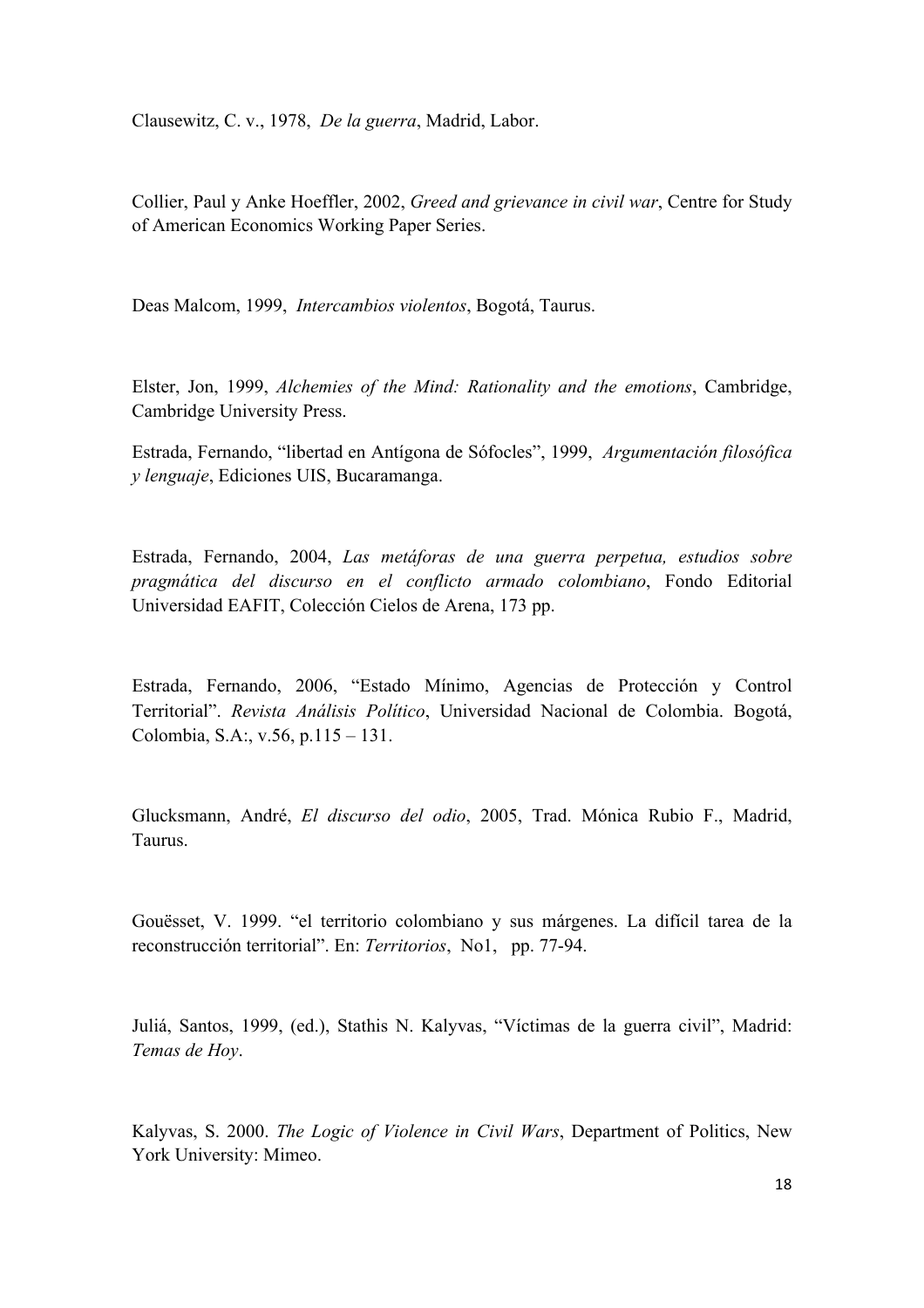Kalyvas, Stathis. 2001. "'New' and 'Old' Civil Was: A Valid Distinction?" World Politics (in *Research Notes*) 54(1).

Kalyvas, Stathis, 2001, "la violencia en medio de la guerra civil, esbozo de una teoría", En, *Revista Análisis Político* No 42.

Kalyvas, Stathis, 2001, "La violencia en medio de la guerra civil, esbozo de una teoría" en *Revista Análisis Político*, Iepri, Universidad Nacional, Bogotá.

Kapferer, J.-N.: Rumeurs, 1987, *le plus vieux média du monde*, París, Seuil.

Nozick, Robert, 1990, *Anarquía, Estado y Utopía*, editado por el Fondo de Cultura Económica, traducción de Rolando Tamayo, Primera reimpresión, México.

Reumaux, F. 1998, *La rumeur. Message et transmission*, París, Armand Colin.

Roldan, Mary, 1985, *A sangre y fuego, la violencia en Antioquia, Colombia*, Instituto Colombiano de Antropología e Historia & Fundación para la Promoción de la Ciencia y la Tecnología, Bogotá, Colombia.

Rouqutte, M. L.: *Les Rumeurs*, 1983, París, PUF, 1975; Kaplan, S.: *Le complot de famine: histoire d'une rumeur au XVIII des consommateurs*, París, Institut d'éstudes et de recherches publicitaires.

Pereda, Carlos, 1994, *Vértigos Argumentales*, Barcelona / México, UAM, Ixtapalapa, Anthropos.

Salazar, Boris, María del Pilar Castillo, 2001, *La hora de los dinosaurios, conflicto y depredación en Colombia*, Cedec, UniValle, Cali; "Jugando a la violencia en Colombia: el dilema de pagar o no pagar", en: *Cuadernos de Economía* 25, Vol. XV, 1996,